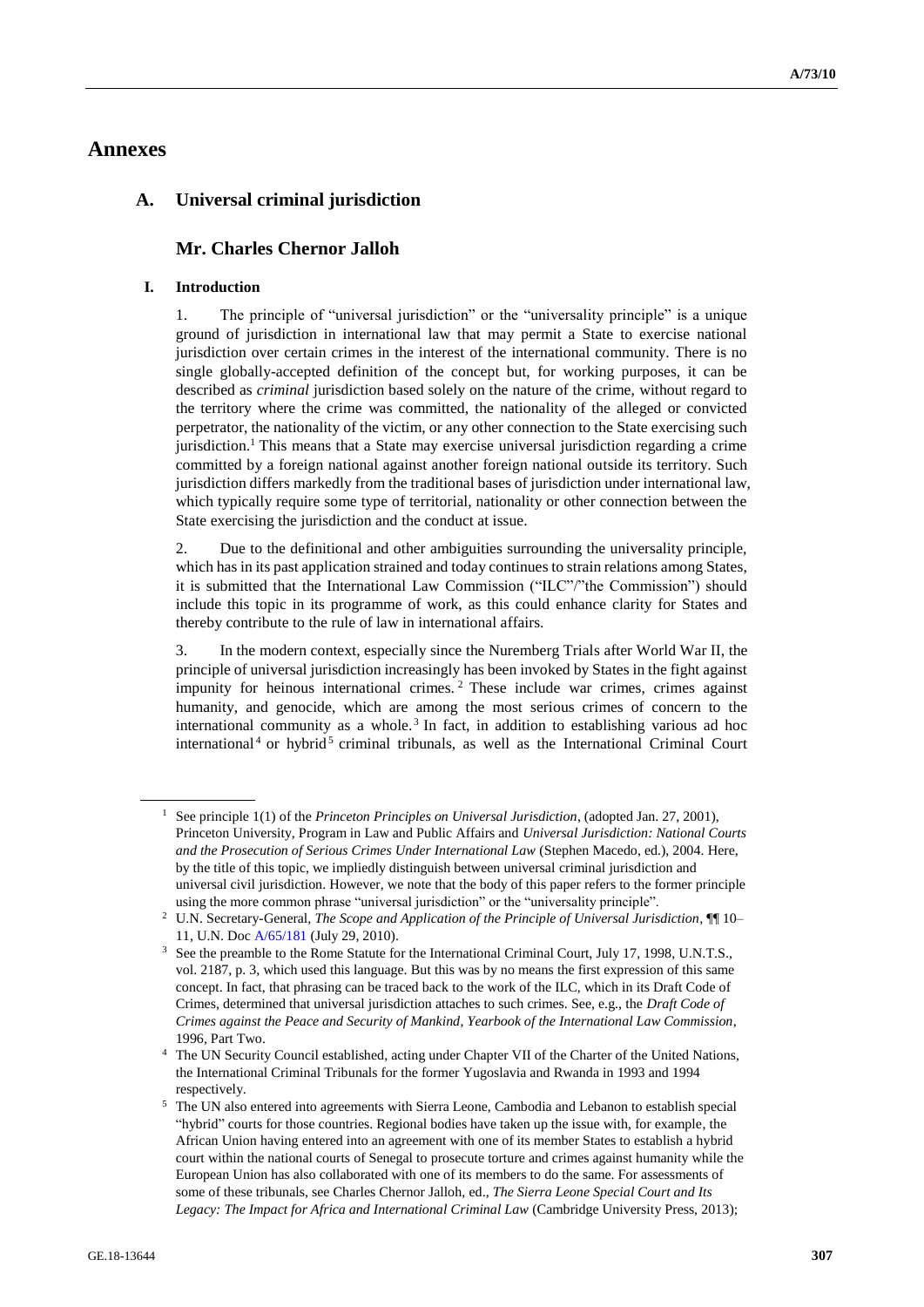("ICC"), to pursue those most responsible for such crimes in various conflicts around the world, States in the past have relied on the principle of universal jurisdiction to justify the exercise of national criminal jurisdiction — as Israel did in respect of Adolf Eichmann in 1961.<sup>6</sup> However, without defining the permissible scope under international law of a State's national criminal jurisdiction in such circumstances, there is a risk that a State will either infringe the sovereignty of another State in violation of international law or decline to exercise its criminal jurisdiction even where universal jurisdiction might allow it to do so.

4. Several rationales are offered by proponents of universal jurisdiction. First, the existence of universal jurisdiction is said to reflect the desire of the international community to promote the punishment by States of criminals acting outside the jurisdiction of any State — such as the classic example of piracy *jus gentium*, which as a crime affecting the *communis juris*, is *delicta juris gentium* (a "crime against the law of nations").<sup>7</sup>

5. Second, the exercise of universal jurisdiction for certain crimes is said to be justified because these crimes violate universal values and humanitarian principles. These fundamental values are at the root of the systems of criminal law of all States. Thus, according to the Commission in its past work, the interest in imposing punishment for acts comprising international crimes that are condemned by all States — especially when they are perpetrated on a very large scale — must necessarily extend beyond the borders of the single State which has jurisdiction based on the location of the crime or the nationality of the perpetrators or victims, and which may have even passively tolerated or encouraged the outrages; for such acts can undermine the foundations of the international community as a whole.<sup>8</sup>

6. Lastly, it has long been felt, and certainly since the Nuremberg Trials and Judgment in 1946, that some crimes are so serious and the magnitude of their impact so great that their commission shocks the conscience of all humanity.<sup>9</sup> That is why States carved out certain conduct as gross violations which would entail the individual criminal responsibility of the perpetrator. Their heinous nature, coupled with the potential to undermine the peace and security of all States, in turn entitles every State to investigate and prosecute those who carry them out.<sup>10</sup> Much like the pirates of earlier eras, the perpetrators of such crimes are deemed to be *hostes humani generis* — enemies of all humankind — who do not deserve safe haven anywhere in the world. In sum, when taken together, the logic underpinning the exercise of

Simon Meisenberg and Ignaz Stegmiller, eds., *The Extraordinary Chambers in the Courts of Cambodia* (Springer, 2016);

<sup>6</sup> *Att'y-Gen. of the Gov't of Israel v. Eichmann*, (Isr. Sup. Ct. 1962), 36 ILR 5 (1961).

See, *id.*, which speaks to piracy as an example of that crime. The Adolf Eichmann case reflected this. Eichmann was a senior official in Nazi Germany responsible for organizing the arrest, deportation, internment and extermination of Jews during World War II. Israeli secret agents kidnapped him from Argentina on 11 May 1960. Argentina complained to the Security Council, claiming a breach of its sovereignty and international law. The Security Council adopted resolution 138 (1960) on 24 June 1960. The Security Council declared such acts could cause international friction, and may, if repeated, endanger international peace and security. It asked Israel to make appropriate reparation. Israel expressed regrets and considered that this constituted such reparation. Argentina expressed dissatisfaction with Israel's expression of regret. It expelled the Israeli Ambassador. After diplomatic discussions behind the scenes, the two States issued a joint communiqué declaring the incident closed.

<sup>8</sup> These sentiments are expressed in the *Draft Code of Crimes against the Peace and Security of Mankind with commentaries 1996*, text adopted by the International Law Commission at its fortyeighth session, in 1996, and submitted to the General Assembly as a part of the Commission's report covering the work of that session (at para. 50). The report, which also contains commentaries on the draft articles especially articles 8 and 9, appears in *Yearbook of the International Law Commission*, 1996, vol. II, Part Two. The Commission provided for the broadest form of jurisdiction for the crimes at the national level based on the universality principle alongside the jurisdiction of an international criminal court.

<sup>9</sup> U.N. Secretary-General Assembly*, The Scope and Application of the Principle of Universal Jurisdiction Report of the Secretary-General prepared on the basis of comments and observations of governments*, ¶¶ 10–11, U.N. Do[c A/65/181](http://undocs.org/en/A/65/181) (July 29, 2010).

<sup>&</sup>lt;sup>10</sup> The Rome Statute for the International Criminal Court, *supra* note 3, at preamble, ("most serious crimes of concern to the international community"); Luis Benavides, *The Universal Jurisdiction Principle: Nature and Scope*, 1 Anuario Mexicano de Derecho Internacional, L. Rev. 22, 26–27 (2001).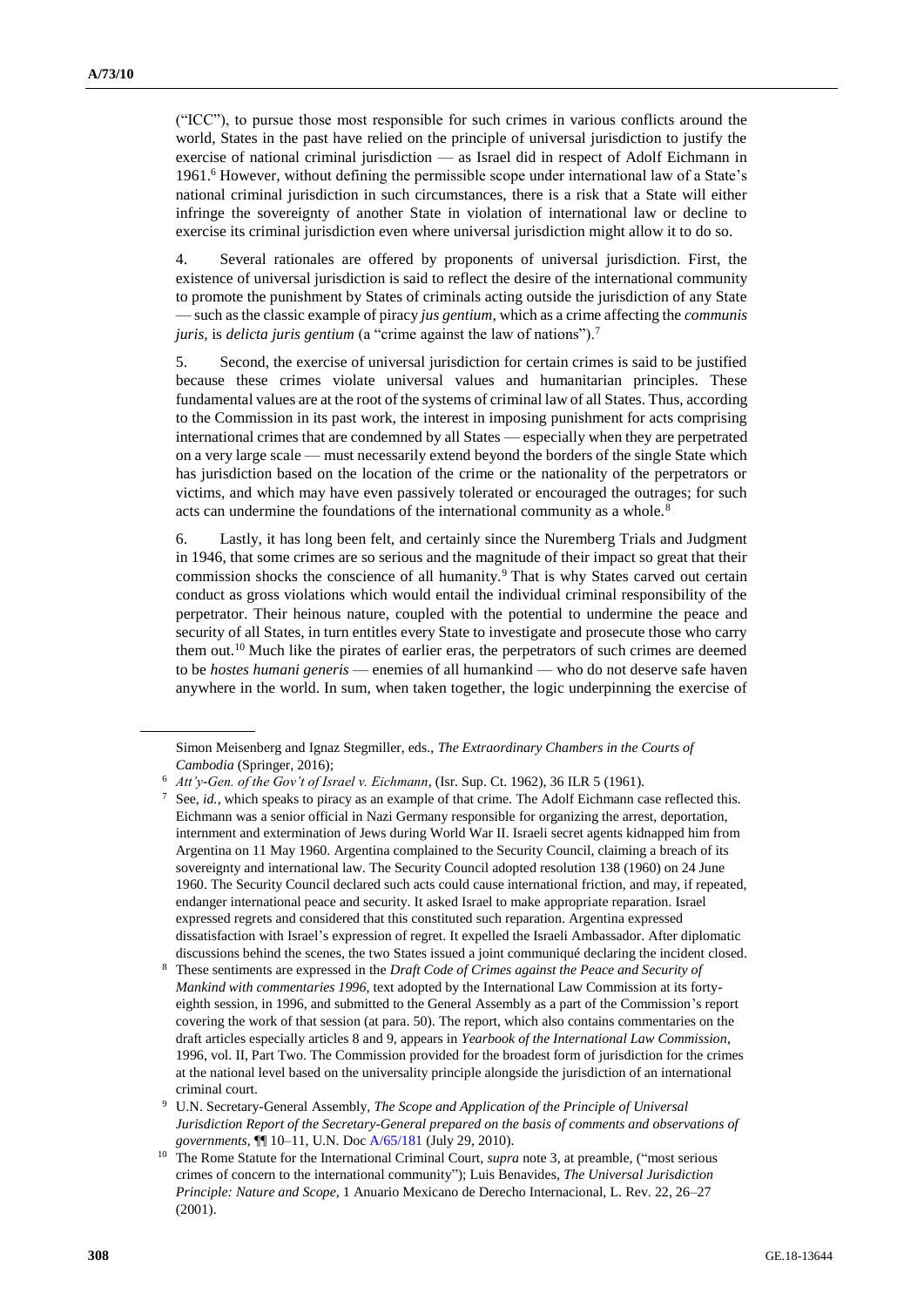universal criminal jurisdiction is that States can and should act against individuals who may not otherwise be held accountable by anyone. That is one of the only ways to dispense justice and to help achieve some deterrence for certain crimes condemned under international law.<sup>11</sup>

7. Nevertheless, despite the above and other related justifications, State practice regarding the exercise of universal jurisdiction reveals that aspects of the nature and substantive content of the principle are mired in legal controversy. States appear generally to agree on its legality, at least in certain circumstances, and on the fact that it is, in principle, a useful and important tool in combating impunity. Numerous treaties  $12$  require States to establish and exercise national jurisdiction in respect of particular offences with which the State may have no connection, such as genocide under the 1948 Genocide Convention, the "grave breaches" (war crimes) of the 1949 Geneva Conventions and of 1977 Additional Protocol I,<sup>13</sup> and torture under the 1984 Convention against Torture.<sup>14</sup> The universality principle also appears to be the basis for regional treaties and for the domestic legislation of many States as well. But this is where general agreement on universal jurisdiction appears to end.

8. Disagreements among States on the universality principle, as may be seen in an informal paper developed within the framework of a working group of the Sixth Committee of the U.N. General Assembly, include three aspects namely: 1) *the definition of the concept of universal jurisdiction*, including its distinction from other related concepts; 2) *the scope of universal jurisdiction*, including the list of crimes under international law subject to such jurisdiction, and how long or how short that list is; and 3) *the parameters for the application* 

<sup>11</sup> See the 1996 Report of the International Law Commission, *supra* note 8, including the text of draft article 8 and 9 of the *Draft Code of Crimes Against the Peace and Security of Mankind* with commentaries thereto.

<sup>&</sup>lt;sup>12</sup> See, e.g., Convention Against the Taking of Hostages, art. 5, Dec. 17, 1979, 1316 U.N.T.S. 206; Convention Against Torture and Other Cruel, Inhuman or Degrading Treatment or Punishment, art 5(3), Dec. 10, 1984, 1465 U.N.T.S. 85; Convention for the Protection of Cultural Property in the Event of Armed Conflict with Regulations for the Execution of the Convention, art. 28, May 14, 1954, http://unesdoc.unesco.org/images/0008/000824/082464mb.pdf; Convention for the Protection of Submarine Telegraph Cables, art. 8–9, Mar. 14, 1884, http://www.iscpc.org/information/Convention\_on\_Protection\_of\_Cables\_1884.pdf; Convention for the Suppression of the Circulation of and Traffic in Obscene Publications, art. 2, Sept. 12, 1923, 27 League of Nations *Treaty Series* 214; Convention on Offences and Certain Other Acts Committed on Board Aircraft, art. 3, Sept. 14, 1963, 704 U.N.T.S. 219; Convention on the Prevention and Punishment of Crimes Against Internationally Protected Persons, Including Diplomatic Agents, art. 3, Dec. 14, 1973, 1035 U.N.T.S. 168; Convention on the Prevention and Punishment of the Crime of Genocide, art. 6, Dec. 9, 1948, 78 U.N.T.S. 277; Convention on the Safety of United Nations and Associated Personnel, Dec. 9, 1994, 2051 U.N.T.S. 363; Convention on the Suppression of Unlawful Acts Against the Safety of Maritime Navigation, art. 7 (4, 5), Mar. 10, 1988, 1678 U.N.T.S. 222; First Additional Protocol to the 1949 Geneva Convention, art. 85 ¶ 1, Jun. 8, 1977, 1125 U.N.T.S. 3; First Geneva Convention, art. 49, Aug. 12, 1949, 75 U.N.T.S. 31; Fourth Geneva Convention, art. 146, Aug. 12, 1949, 75 U.N.T.S. 287; Hague Convention for the Suppression of Unlawful Seizure of Aircraft, art. 4 (3), Dec. 16, 1970, 860 U.N.T.S. 105; International Convention against the Recruitment, Use, Financing and Training of Mercenaries, G.A. Res. 44/34, art. 9(2–3) (Dec. 4, 1989); Inter-American Convention on Forced Disappearance of Persons, art. 4, 6, June 9, 1994, http://www.oas.org/juridico/english/treaties/a-60.html; International Convention against the Taking of Hostages, G.A. Res. 34/146, art. 5, 8 (Dec. 17, 1979); International Convention for the Protection of All Persons from Enforced Disappearance, art. 6.1, Dec. 20, 2006, 2716 U.N.T.S. 3; International Convention for the Suppression of Counterfeiting Currency, art. 17, Apr. 20, 1929, 112 League of Nations *Treaty Series* 371; Protocol for the Suppression of Unlawful Acts Against the Safety of Fixed Platforms Located on the Continental Shelf, art. 3, Mar. 10 1988, 1678 U.N.T.S. 304; Second Geneva Convention, art. 50, Aug. 12, 1949, 75 U.N.T.S. 85; Single Convention on Narcotics and Drugs, art. 36 ¶ 2, Mar. 30, 1961, 520 U.N.T.S. 151; Statute of the International Criminal Tribunal for the former Yugoslavia S.C. Res. 832 (May 25, 1993); Third Geneva Convention, art. 129, Aug. 12, 1949, 75 U.N.T.S. 135. Further, the complementarity principle of the Rome Statute for the International Criminal Court, arts. 17–20, 53, July 17, 1998, U.N. Doc. A/Conf.183/9, envisages the possibility of States exercising jurisdiction at the national level for crimes within the jurisdiction of the Court.

<sup>13</sup> Geneva Convention, *supra* note 12.

<sup>&</sup>lt;sup>14</sup> Convention Against Torture and Other Cruel, Inhuman or Degrading Treatment or Punishment, Dec. 10, 1984, 1465 U.N.T.S. 85.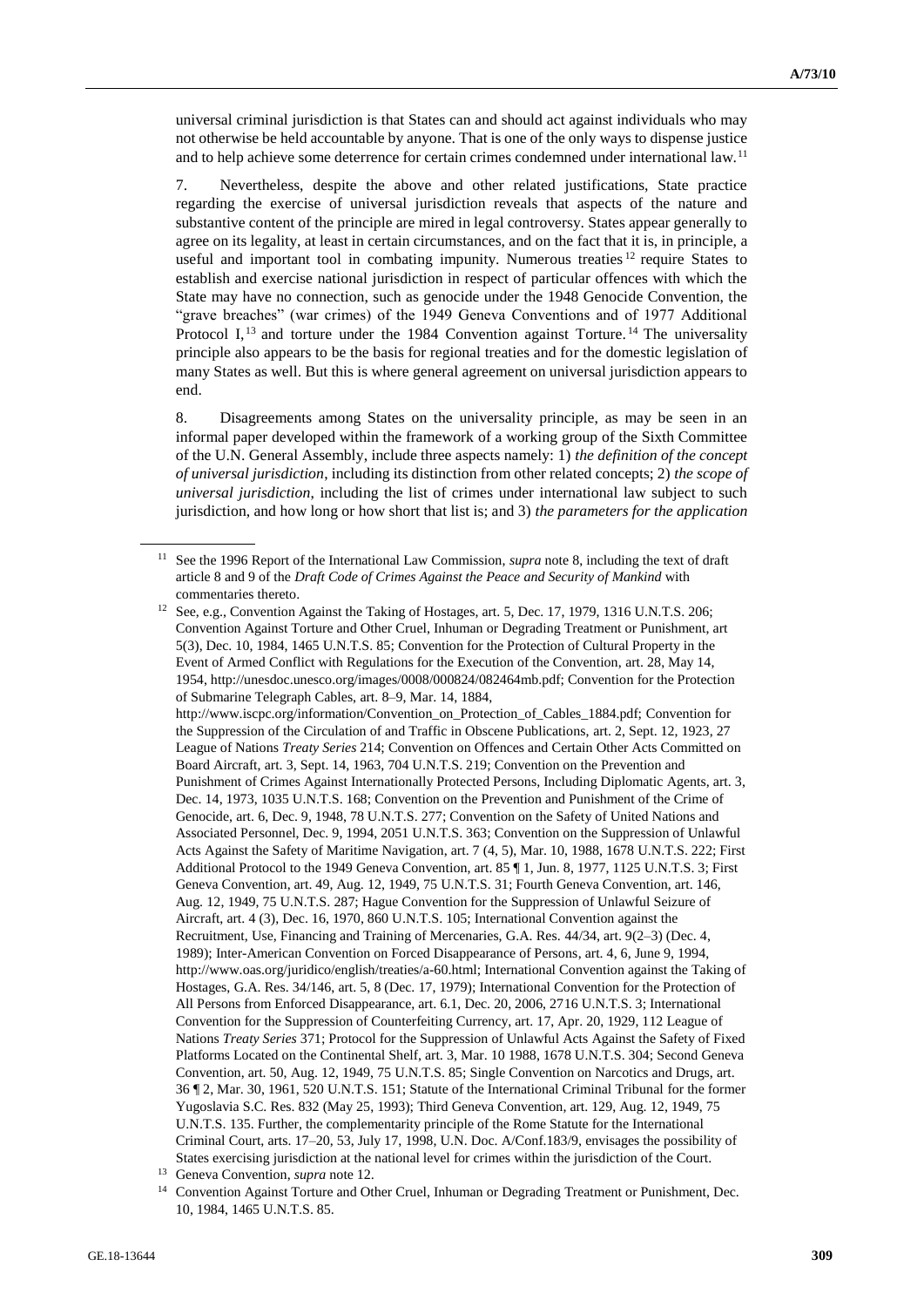*of universal jurisdiction*, including the conditions for its application; criteria for the exercise of such jurisdiction; procedural and practical aspects, including whether the presence of a suspect in the territory is required before investigations or other measures may be taken against him; role of national judicial systems; interaction with other concepts of international law; international assistance and cooperation, including the question of mutual legal assistance and technical and other cooperation in respect of criminal matters at the horizontal level; whether the territorial State should have priority to act as against other States with different connections to the alleged prohibited conduct; the possible applicability of statute of limitations and international due process standards, including the right to a fair trial and the rule against double jeopardy (*ne bis in idem*); its interaction with the usually treaty-based duty to extradite or prosecute (*aut dedere aut judicare*) in relation to certain crimes and the relationship of universality with the principle of complementarity, which for States Parties to the Rome Statute, gives primacy to *national* prosecutions of core crimes in relation to the jurisdiction of the permanent ICC.<sup>15</sup>

9. That said, the political discretion available to States in their decision whether to invoke universal jurisdiction to initiate criminal proceedings is probably the biggest controversy surrounding the universality principle. The African Group, the Latin American and Caribbean Group and the Non-Aligned Movement particularly voice this criticism; they claim that nationals of less powerful States have been the only real targets of universal jurisdiction while nationals of more powerful States have largely been exempt. Conversely, other States, especially some in the Western European and Others Group whose domestic courts seem to more frequently invoke universality, such as Belgium, France and Spain, counter that the exercise of universal jurisdiction is consistent with international law and must be understood as part of the vital bulwark in the fight against impunity for certain serious crimes condemned by the international community as a whole. All the more so in circumstances where the territorial or the State of nationality of the suspect or the State where the suspect may be found proves to be unwilling and or unable to submit the matter to prosecution.

10. Perhaps unsurprisingly, attempts to use universal jurisdiction often give rise to legal, political and diplomatic friction among the concerned States at the bilateral, regional and international levels. This occurred, for instance, in the *Arrest Warrant of 11 April 2000* case<sup>16</sup> before the International Court of Justice concerning the validity of a Belgian arrest warrant for Congolese foreign minister Abdoulaye Yerodia for alleged war crimes and crimes against humanity.<sup>17</sup> In a subsequent development, following the indictments of certain high level Rwandese officials in various European States, the Assembly of Heads of State and Government of the 54-member African Union ("AU") adopted several resolutions<sup>18</sup> in which

<sup>17</sup> *Id.* In *Arrest Warrant*, the Court addressed the issue of immunity, not universal jurisdiction.

<sup>15</sup> See Sixth Committee of the General Assembly, *The Scope and Application of the Principle of Universal Jurisdiction, Informal Working Paper prepared by the Chairperson for discussion in the Working Group*, pp. 1–7 (3 November 2017) (prepared as a basis for facilitating further discussion in the light of previous exchanges of views among state delegates to the Sixth Committee and merging various informal papers developed between 2011 and 2014), https://papersmart.unmeetings.org/media2/16155022/wg-universal-jurisdiction\_informal-workingpaper.pdf.

<sup>&</sup>lt;sup>16</sup> Case Concerning the Arrest Warrant of 11 April 2000 (Democratic Republic of the Congo v. *Belgium), Judgment, I.C.J. Reports 2002*, ¶ 7. A more recent set of cases before the ICJ, some of which have not yet been decided but raised similar concerns about immunities and assertions of criminal jurisdiction, involved France on the one hand and Congo, Djibouti and Equatorial Guinea on the other. The Court has more recently been asked to rule on other cases implicating the duty to prosecute or extradite under the Torture Convention in a case involving Belgium and Senegal.

Assembly/AU/Dec. 420(XIX) — Decision on the Abuse of the Principle of Universal Jurisdiction, Doc. EX.CL/731(XXI); Nineteenth Ordinary Session of the Assembly in Addis Ababa, Ethiopia, 15– 16 July 2012; Assembly/AU/Dec. 355(XVI), Decision on the Abuse of the Principle of Universal Jurisdiction, Doc. EX.CL/640(XVIII), Sixteenth Ordinary Session of the Assembly in Addis Ababa, Ethiopia, 30–31 January 2011; Assembly/ AU/Dec. 296 (XV), Decision on the Abuse of the Principle of Universal Jurisdiction, Doc. EX.CL/606 (XVII); Fifteenth Ordinary Session of the Assembly in in Kampala, Uganda in July 2010; Assembly/AU/Dec.271(XIV), Decision on the Abuse of the Principle of Universal Jurisdiction**,** Doc. EX.CL/540(XVI); Fourteenth Ordinary Session of the Assembly in Addis Ababa, Ethiopia, 31 January–2 February 2010; Assembly/AU/Dec.243(XIII) Rev.1, Decision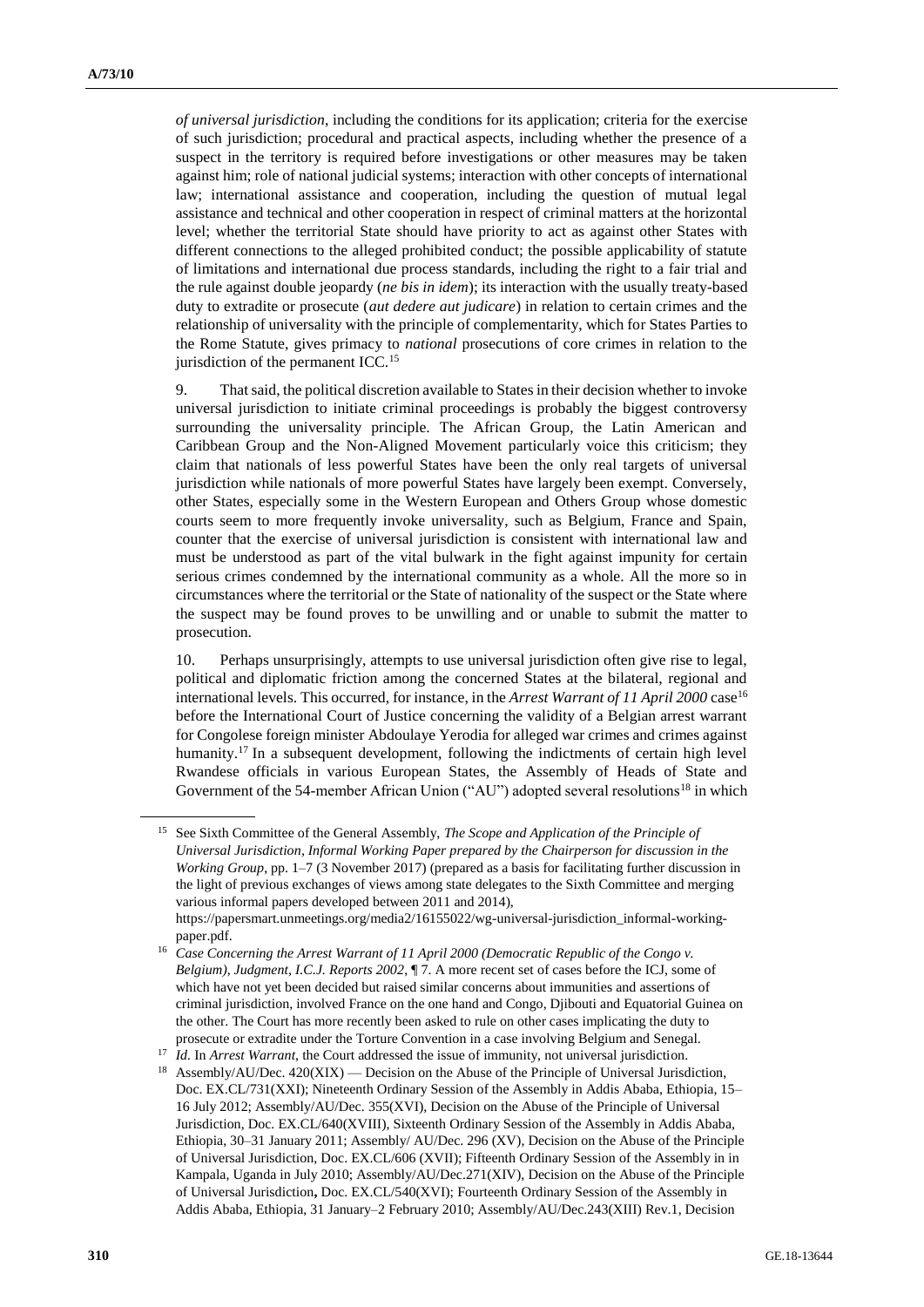it affirmed "that universal jurisdiction is a principle of international law whose purpose is to ensure that individuals who commit grave offences such as war crimes and crimes against humanity do not do so with impunity and are brought to justice", consistent with Article 4(h) of the Constitutive Act.<sup>19</sup> However, in the same and several subsequent decisions, the AU also expressed serious concern about the potential for political "misuse" and "abuse" of universal jurisdiction.<sup>20</sup> It therefore, *inter alia*, called for a moratorium on the issuance or execution of arrest warrants based on the principle, the establishment of an international regulatory body with competence to review and/or handle complaints stemming from the use of universal jurisdiction by individual States, and a dialogue on the matter at the regional  $(AU-EU)$  level as well as at the global (United Nations) level.<sup>21</sup>

11. Considering, on the one hand, the views of those States that perceive universal jurisdiction as a valuable legal tool for the international community's ongoing efforts to curb serious violations under international law, and on the other hand, the views of those States that worry about its potential for selective, arbitrary and political abuse and application, as well as its interaction and relationship with other rules of international law, the question arises whether the ILC as a subsidiary body of the General Assembly charged with the progressive development and codification of international law should take up a legal study of this important topic. If it decides to do so to potentially assist with guidelines or conclusions derived from the practice of States, this could prove to be of practical utility to States. Indeed, the General Assembly explicitly recognized the need to clarify this legal principle as far back as 2009 when it, by consensus, added the item to the agenda of the Sixth Committee based on a proposal of the African Group during the sixty-fourth session in 2009.<sup>22</sup>

12. The Sixth Committee has been debating the topic annually since 2009. <sup>23</sup> While important progress has been made in clarifying areas of difference of view concerning universal jurisdiction during the last nine years, in other respects, progress has not been as substantial as was initially envisaged. The AU, as recently as January 2018, adopted a decision in which it expressed regret at the "apparent impasse" in the debate of the universality topic in the General Assembly and consequently called on the African Group in New York to "make recommendations to the Summit on how to move this discussion

on the Abuse of the Principle of Universal Jurisdiction, Doc. Assembly /AU/11 (XIII); Thirteenth Ordinary Session of the Assembly in Sirte, Great Socialist People's Libyan Arab Jamahiriya, 1–3 July 2009; Assembly/AU/Dec.213(XII), Decision on the Implementation of the Assembly Decision on the Abuse of the Principle of Universal Jurisdiction, Doc. Assembly/AU/3 (XII); Twelfth Ordinary Session of the Assembly in Addis Ababa, Ethiopia, 1–3 February 2009; Assembly/AU/Dec.199 (XI), Decision on the Report of the Commission on the Abuse of the Principle of Universal Jurisdiction, Doc. Assembly/AU/14 (XI); Eleventh Ordinary Session of the Assembly in Addis Ababa, Ethiopia, 30 June–1 July, 2008.

<sup>&</sup>lt;sup>19</sup> Letter dated June 29, 2009, from the Permanent Rep. of the United Republic of Tanzania to the United Nations addressed to the Secretary-General, U.N. Doc. [A/63/237/Rev.](http://undocs.org/en/A/63/237/Rev.) 1 (July 23, 2009). See also Constitutive Act of the African Union art. 4(h) ("The Union shall function in accordance with the following principles: … the right of the Union to intervene in a Member State pursuant to a decision of the Assembly in respect of grave circumstances, namely: war crimes, genocide and crimes against humanity").

<sup>&</sup>lt;sup>20</sup> AU Decisions on Universal Jurisdiction, see discussion associated with footnote 18.

<sup>&</sup>lt;sup>21</sup> AU Decisions on Universal Jurisdiction, *id*. Note that, in the aftermath of the AU-EU expert group, the AU Commission concluded that it had been "difficult to find a durable solution in further discussions on this matter with the EU side." It therefore championed the item in the General Assembly, which added it as a topic in 2009, to make the discussion more global. Significantly, in 2012, the AU also took a positive step and also adopted the African Union Model Law on Universal Jurisdiction over International Crimes which it commended to its Member States for inclusion in domestic legislation (endorsing "universal jurisdiction" for genocide, crimes against humanity, war crimes, piracy, trafficking in drugs and terrorism).

<sup>22</sup> Rep. of the Sixth Comm. on Its Sixty-Fourth Session, *The scope and application of the principle of universal jurisdiction*, U.N. Doc[. A/64/452,](http://undocs.org/en/A/64/452) at 1–2.

<sup>23</sup> G.A. Res. 64/117 (Jan. 15, 2010); G.A. Res. 65/33 (Jan. 10, 2011); G.A. Res. 66/103 (Jan. 13, 2012); G.A. Res. 67/98 (Jan. 14, 2013); G.A. Res. 68/117 (Dec. 18, 2013); G.A. Res. 69/124 (Dec. 18, 2014); G.A. Res. 70/119 (Dec. 18, 2015); G.A. Res. 71/149 (Dec. 20, 2016); G.A. Res. 72/120 (Dec. 18, 2017).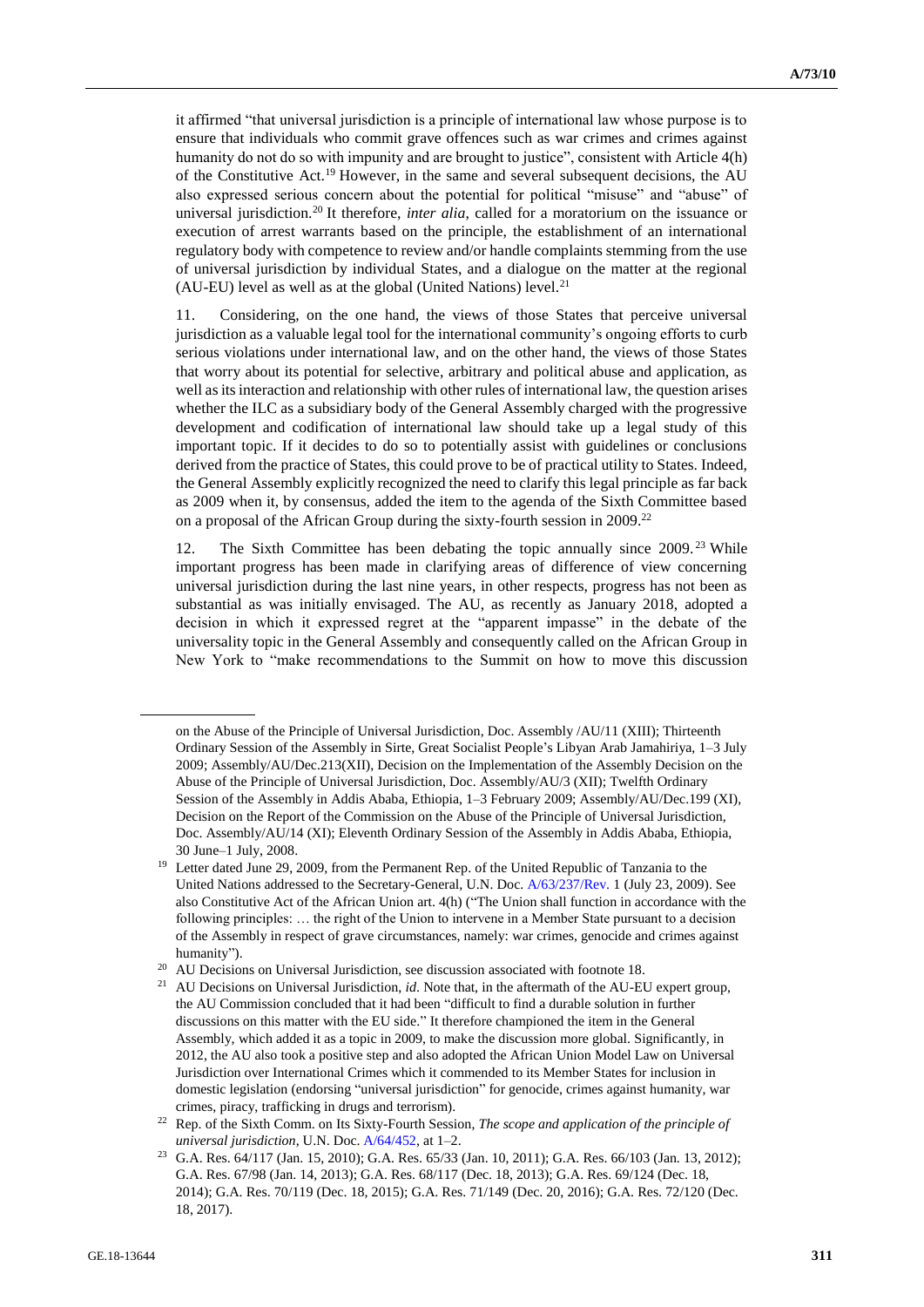forward."<sup>24</sup> The lack of meaningful progress seems due, at least partially, to the political disagreements concerning the potential for selective and arbitrary application of this jurisdictional principle. Indeed, during the 2017 General Assembly debate on the issue, the overwhelming majority of delegations could agree on the need to advance the discussion on universal jurisdiction, while differing over its definition, nature, scope and limits. The same pattern can be discerned from earlier debates of the Sixth Committee dating back to October 2010.

13. In these circumstances, if focused on a limited set of core legal issues rather than the entire panoply of issues identified by States as areas reflecting their differing views (as noted at paragraph 8 above), the Commission would appear to be particularly well placed to assist States by formulating guidelines or drawing conclusions clarifying the nature, scope, limits and procedural safeguards that guide the proper application of universal jurisdiction.

14. Firstly, a legal study of universal jurisdiction leading to draft guidelines or draft conclusions could assist the Sixth Committee's deliberations over the issue. The topic seems ripe for progressive development and codification, given the availability of extensive State practice, precedent and doctrine. Here, we might note that the Commission has worked extensively in the field of international criminal law and, in close partnership with the Sixth Committee, has in fact made significant contributions to the development of the field.<sup>25</sup> Taking up this topic now would continue that tradition, which included but is not limited to the formulation of the principles of international law recognized in the charter of the Nuremberg Tribunal and in the judgment of the tribunal in 1950 and the preparation of a draft statute for a permanent international criminal court in 1994.

15. Secondly, the proposed topic continues to be a source of bilateral, regional and international engagement for all States, especially where the universality principle is alleged to have been selectively and arbitrarily applied. The example of the AU and the EU creating an ad hoc expert group, in January 2009, to inform their discussions of the issue suggests that a technical approach has been found helpful and relevant for States.

16. Thirdly, as discussed below, the topic satisfies the Commission's criteria for placement in its long-term programme of work.

17. The ILC's long-term programme of work already includes a related topic entitled "Extraterritorial jurisdiction,"<sup>26</sup> which has not yet been placed on the Commission's active agenda. Nonetheless, there is no overlap or duplication between the two topics. The syllabus for the "extraterritorial jurisdiction," which is in respect of both criminal and commercial matters, explicitly considered and excluded the universality principle from within its scope due to that principle's unique nature.<sup>27</sup> If anything, the addition of universal jurisdiction on the long-term work programme would complement that topic.

<sup>&</sup>lt;sup>24</sup> The African Group has not, as of this writing, being convened or forwarded such a recommendation. See Assembly/AU/Dec.665-689(XXX), Decision on the International Criminal Court, Doc. EX.CL/1068(XXXII), Thirtieth Ordinary Session, Addis Ababa, Ethiopia, 28–29 January 2018, para. 5(v), p. 2.

<sup>&</sup>lt;sup>25</sup> The Commission has worked extensively in the field of international criminal law. This began with its first project, that is, the Formulation of the Principles of International Law recognized in the Charter of the Nuremberg Tribunal and Judgment, and continued with the Question of International Criminal Jurisdiction, the Question of Defining Aggression, Draft Code of Crimes against the Peace and Security of Mankind (1954, 1996), Draft Statute for an International Criminal Court, Crime of Aggression, The Obligation to Extradite or Prosecute (*aut dedere aut judicare*) through to more recent topics such as Immunity of State officials from foreign criminal jurisdiction, and Crimes against Humanity.

<sup>26</sup> See the Secretariat Proposal on the topic of *Extraterritorial Jurisdiction (Annex V)*, http://legal.un.org/docs/?path=../ilc/reports/2006/english/annexes.pdf&lang=EFSRAC (last accessed Aug. 10, 2018).

<sup>27</sup> Int'l Law Comm'n, Rep. on the Work of Its Fifty-Eighth Session, U.N. Doc. A/61/10, at Annex E (2006) (noting at paragraph 16, that universal jurisdiction is distinctive compared to other grounds of jurisdiction since its invocation typically is in relation to protection of the interests of the international community rather than exclusively the forum state's own national interest, and thus, that the principle "would fall outside of the scope" of that topic. Interestingly, as an aside, extraterritorial jurisdiction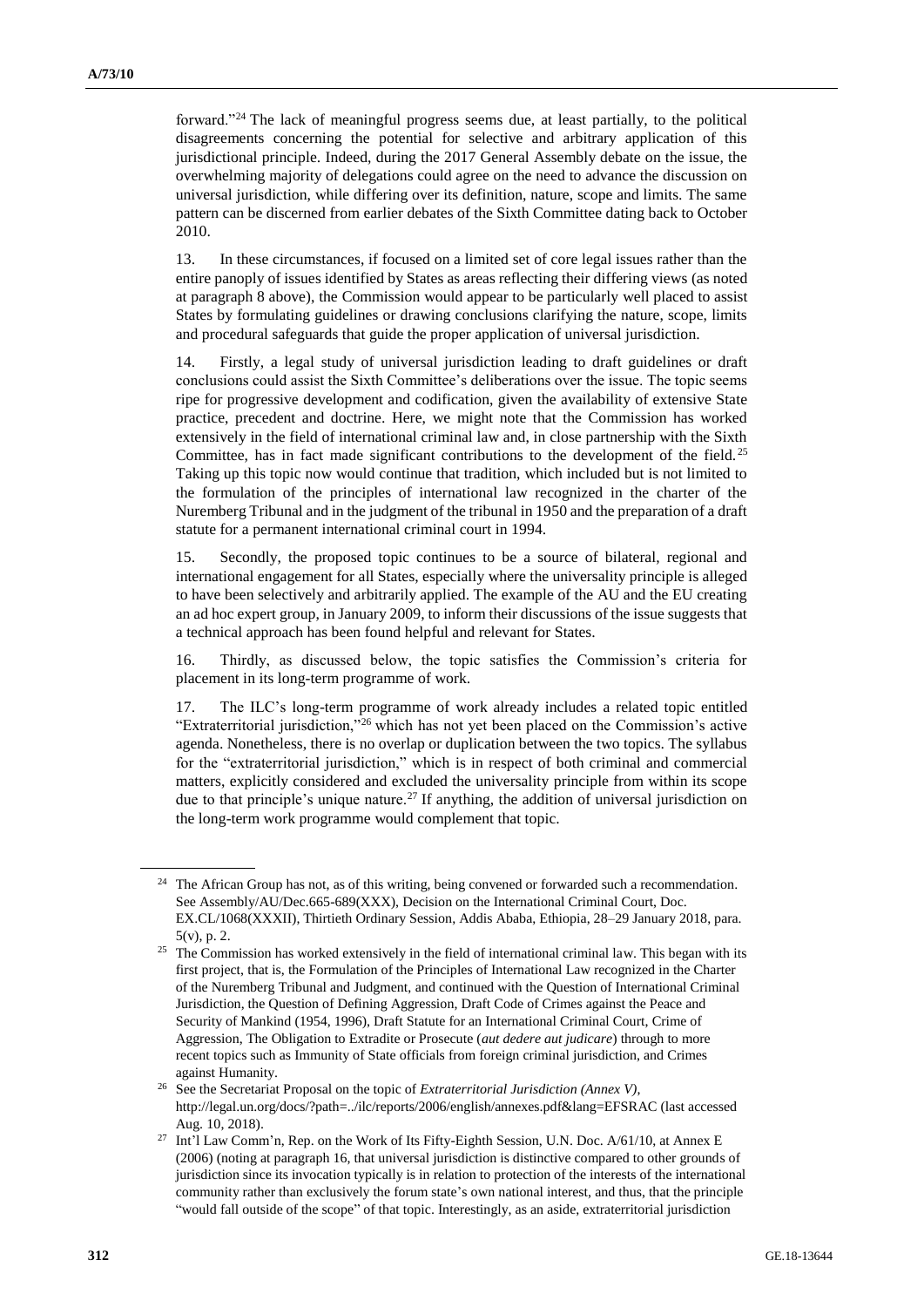## **II. The topic satisfies the criteria for addition to the Long-Term Programme of Work**

18. For a topic to be placed on the ILC's long-term programme of work, it must be shown that it satisfies the following criteria set in 1996:

(1) the topic must reflect the needs of States in respect of the progressive development and codification of international law;

(2) the topic should be at a sufficiently advanced stage in terms of State practice to permit progressive development and codification;

(3) the topic should be concrete and feasible; and

(4) the Commission should not restrict itself to traditional topics, but should also consider those that reflect new developments in international law and pressing concerns of the international community as a whole.<sup>28</sup> As the subsequent discussion will demonstrate, all these criteria are fulfilled in the present case.

### **1. A study of universal criminal jurisdiction reflects the needs of states**

19. As already noted, the Sixth Committee has been debating the topic of universal jurisdiction since 2009, with only limited progress. The Sixth Committee has concluded that "the legitimacy and credibility of the use of universal jurisdiction are best ensured by its responsible and judicious application consistent with international law."<sup>29</sup> This begs the question regarding what judicious application entails and what consistency with international law requires. Recognizing the lack of substantial progress after years of debate, the pattern of a working group, open to all Member States, was identified to facilitate more informal discussions of the topic. The hope was that this might help minimize differences of view between delegations.<sup>30</sup> In addition to the working group, which has generated some progress on the issue but appears to still reflect some of the same divisions in the wider Sixth Committee and General Assembly, it was decided that any consideration should be "without prejudice to the consideration of this topic and related issues in other forums of the United Nations."<sup>31</sup> The explicit purpose of this language was to leave room for other relevant UN bodies, such as the Commission, to engage with the issue from the perspective of their respective mandates.

20. From a Sixth Committee perspective, an ILC study of this topic would likely enable the General Assembly to achieve more progress in clarifying the status or at least certain legal aspects of the universality principle under international law. A contribution by the Commission at this stage through a focused legal analysis could assist the present New York debate, as far as possible, and address State concerns on potential abuse or misuse of the principle. It should also help to elaborate concrete proposals rooted in State practice that may better allow States, to have a clearer legal basis from which to negotiate a compromise outcome if not reach consensus on the topic within the General Assembly. The Commission, as a technical subsidiary body, is well poised to undertake such legal analysis of this important principle of international law. The legal study would help to unlock the potential of the principle to fill the current impunity gap in relation to the international community's efforts against serious crimes under international law, while providing much needed legal certainty for States and national authorities including courts.

was among the first cluster of topics selected by the Commission when it reviewed, during its first session, a survey of international law prepared by the Secretariat. Out of 25 topics recommended for possible inclusion in its work programme, the Commission identified a provisional list of 14, one of which was "Jurisdiction with regard to crimes committed outside national territory").

<sup>28</sup> *Yearbook of the International Law Commission*, 1997, vol. II (Part Two), para. 238.

<sup>&</sup>lt;sup>29</sup> Sixth Committee G.A. Draft Res., U.N. Doc.  $A/C.6/66/L.19$ , at 1 (Nov. 1, 2001).

<sup>30</sup> United Nations, *Seventy-Second Session: The scope and application of the principle of universal jurisdiction* (Agenda item 85), http://www.un.org/en/ga/sixth/72/universal\_jurisdiction.shtml (last visited August 10, 2018).

<sup>31</sup> G.A. Res. 65/33, ¶ 2 (Jan. 10, 2011).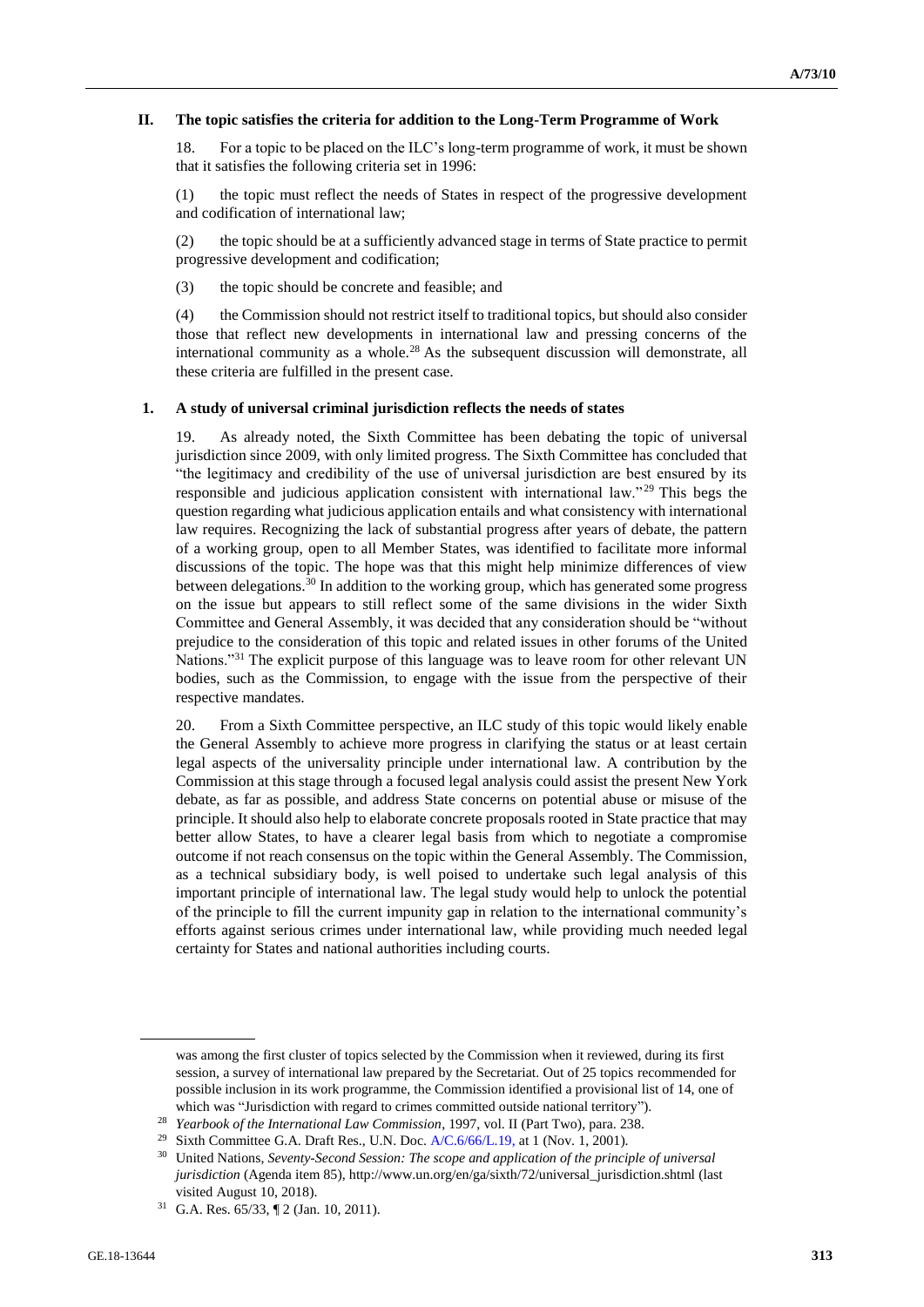# **2. The topic is sufficiently advanced in State practice to enable progressive development and codification**

21. Regardless of the current doubts between States regarding its scope of application, many States already have legislation providing for a form of universal jurisdiction or quasiuniversal jurisdiction based on certain treaty obligations. This is evidenced by the wealth of materials that have been provided by States to the Secretary-General and numerous reports prepared for the General Assembly by the Secretariat of the Sixth Committee to facilitate its debate on universal jurisdiction. In addition to municipal legislation and numerous international conventions providing for the *aut dedere aut judicare* obligation,<sup>32</sup> which may be related but not necessarily co-extensive with universal jurisdiction, some States anticipate a form of universal jurisdiction within their internal laws when it comes to certain serious crimes under international law, even where the impugned conduct occurs outside their territory and does not involve its nationals. There is sufficient State practice, given the steady increase in such investigations and prosecutions, all of which are sufficiently widespread and sufficiently advanced to enable progressive development and codification of the law in this area.

22. The added value of such a Commission study is apparent from an examination of: (1) the Sixth Committee's extensive debates on universal jurisdiction between 2009 and 2017;<sup>33</sup> (2) the wealth of legislative, judicial and executive branch information submitted by individual and groups of States cataloguing their practices on universal jurisdiction; (3) the detailed reports of the Secretary-General prepared to assist States in structuring their Sixth Committee debates on the topic; $34$  and (4) the annual General Assembly resolutions on the matter.<sup>35</sup> To the extent that there might be concern about taking up a topic that the Sixth Committee is presently considering, it should be emphasized that the annual General Assembly resolutions on the scope and application of universal jurisdiction for the past several years have repeatedly underscored that their debate of the issue was always intended to be "without prejudice"<sup>36</sup> to its examination in other fora of the United Nations. Plainly, as a subsidiary body of the General Assembly, this includes the Commission. To the contrary, on repeated occasions over the past few years, States from all geographic regions<sup>37</sup> have in

<sup>32</sup> See, e.g., the treaties cited in footnote 12.

<sup>&</sup>lt;sup>33</sup> A number of states spoke to the topic in the 2017 debate, including: Algeria, Argentina, Australia, Bangladesh, Brazil, China, Cuba, the Czech Republic, El Salvador, Estonia, India, Indonesia, the Islamic Republic of Iran, Israel, Kenya, Lebanon, Lesotho, Liechtenstein, Malaysia, Mexico, Nigeria, Norway, Paraguay, Rwanda, Singapore, Slovenia, South Africa, Sudan, Syria, Thailand, Trinidad and Tobago, the United Kingdom, the United States, and Venezuela.

<sup>34</sup> U.N. Secretary-General, *The Scope and application of the principle of universal jurisdiction*, U.N. Doc. [A/65/181](http://undocs.org/en/A/65/181) (July 29, 2010); U.N. Secretary-General, *The Scope and application of the principle of universal jurisdiction*, U.N. Doc[. A/66/93](http://undocs.org/en/A/66/93) (June 20, 2011); U.N. Secretary-General, *The Scope and application of the principle of universal jurisdiction*, U.N. Doc. [A/66/93/Add.](http://undocs.org/en/A/66/93/Add.) 1 (June 20, 2011); *The Scope and application of the principle of universal jurisdiction*, U.N. Doc[. A/67/116](http://undocs.org/en/A/67/116) (June 28, 2012); *The Scope and application of the principle of universal jurisdiction*, U.N. Doc[. A/68/113](http://undocs.org/en/A/68/113) (June 26, 2013); *The Scope and application of the principle of universal jurisdiction*, U.N. Doc. [A/69/174](http://undocs.org/en/A/69/174) (July 23, 2014); *The Scope and application of the principle of universal jurisdiction*, U.N. Doc[. A/70/136](http://undocs.org/en/A/70/136) (July 14, 2015); *The Scope and application of the principle of universal jurisdiction*, U.N. Doc. [A/71/111](http://undocs.org/en/A/71/111) (June 28, 2016); *The Scope and application of the principle of universal jurisdiction*, U.N. Doc. [A/72/112](http://undocs.org/en/A/72/112) (June 22, 2017).

<sup>35</sup> G.A. Res. 64/117 (Jan. 15, 2010); G.A. Res. 65/33 (Jan. 10, 2011); G.A. Res. 66/103 (Jan. 13, 2012); G.A. Res. 67/98 (Jan. 14, 2013); G.A. Res. 68/117 (Dec. 18, 2013); G.A. Res. 69/124 (Dec. 18, 2014); G.A. Res. 70/119 (Dec. 18, 2015); G.A. Res. 71/149 (Dec. 20, 2016); G.A. Res. 72/120 (Dec. 18, 2017).

<sup>36</sup> *Id.*

<sup>&</sup>lt;sup>37</sup> For example, during the 2017 General Assembly debate, the statements by CELAC (comprised of 33 States from Latin America and the Caribbean, for example, envisaged the Commission's review of the topic ("if no progress is made at the next meetings of the working group, we should consider request to the International Law Commission to study some or all of the elements of this topic. This would be particularly useful if we take into account that the Commission is currently examining a number of issues linked to the Universal Jurisdiction Principle"), as well as CARICOM (comprised of 14 States — "we see merit in the possibility of referring this topic to the International Law Commission. Given that the ILC is currently examining topics which are related to the principle of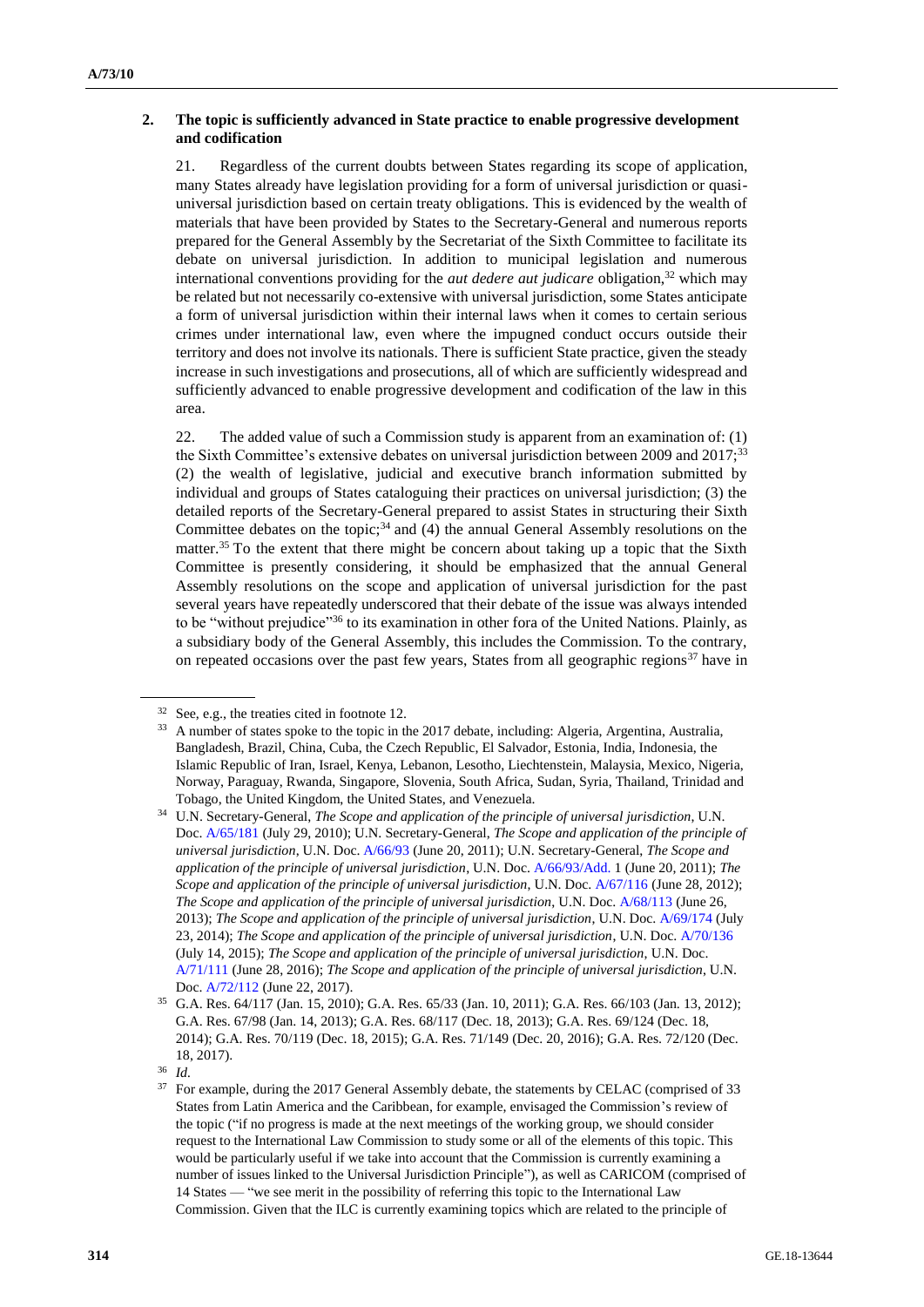fact suggested at different stages of the debate in the Sixth Committee that the "technical nature" of universal jurisdiction makes the ILC a more suitable forum for its legal clarification.<sup>38</sup>

# **3. The topic is concrete and feasible and a wealth of State practice on universal criminal jurisdiction has already been collected by the Secretariat**

23. Universal jurisdiction is both concrete and feasible as an object of study. Sufficient State practice exists to codify current practice and sufficient controversy exists to necessitate codification and progressive development of the scope of universal jurisdiction. It has already been noted that the State practice, precedent and doctrine, available to assist with codification, has already been gathered in the nearly ten years during which the scope and application of the principle has been under discussion in the Sixth Committee. This may be a unique situation. Considering the seeming paucity of State response to ILC questionnaires on its topics, the information currently available provides ready raw material which the Commission could take to advance its work.

24. A study of the issue of universal jurisdiction is feasible, additionally, because many conventions widely ratified by States already require States to prohibit certain types of conduct and to extend jurisdiction over such crimes through domestic legislation.<sup>39</sup> There is relevant case law on universal jurisdiction in varied jurisdictions, <sup>40</sup> as well as regional instruments and academic works addressing the topic.These include, for instance, the African Union Model Law on Universal Jurisdiction,<sup>41</sup> the Cairo-Arusha Principles on Universal Jurisdiction<sup>42</sup> and the Princeton Principles on Universal Jurisdiction.<sup>43</sup> Moreover, without suggesting that there is overlap that would widen the scope of this topic, several other topics currently or recently under consideration by the Commission may enable it to more easily clarify the principle of universal jurisdiction.

# **4. A study of universal criminal jurisdiction allows the Commission to address a topic that is both traditional and contemporary**

25. An examination of universal jurisdiction at this stage, when the question of individual criminal responsibility for international crimes seems to be increasingly important since at least the 1990s, gives the Commission the further opportunity to address not just issues of traditional concern to States and the international community as a whole, but also those of considerable contemporary interest as well as practical utility to States. It also allows the ILC to develop aspects of a traditional topic such as jurisdiction. There is a convenient mix of the classic with the modern preoccupations of international law. Indeed, such a study could serve to bolster the Commission's engagement in fields that evidence international law's on-going

universal jurisdiction, we believe that a decision to refer this topic would also be timely") as well as statements by other countries, such as Nigeria ("We also call on the International Law Commission to contribute to the debate, considering its *technical nature*") and Colombia, Guatemala, Lichtenstein, Vietnam, South Africa, and Thailand.

<sup>38</sup> *Id.*

 $39$  See, in this regard, the references contained in footnote 12 (above).

<sup>40</sup> See, *Polyukhovich v. Commonwealth* [1991] HCA 32 (Austl.); Belgium's 1993 genocide law, (revised 2003), leading to the ICJ Arrest Warrant Case 2002; *Belgium v. Chad* 2005; Canada's Crimes Against Humanity and War Crimes Act 2000, leading to *Canada v. Desire Munyaneza* 2005; *Finland v. Bazaramba* 2010; France's code de procedure penale article 689; Germany's Volkerstrafgesetzbuch (VStGB) 2002, used in the case of Ignace Murwanashyaka 2015; Ireland's Offences against Person Act 1861, now the Criminal Law (Jurisdiction) Act 1976; *Attorney General of Israel v. Eichmann*, Criminal Case 40/61 (District Court of Jerusalem 1961); *Malaysia v. George W. Bush and Others* 2001 (convicted in absentia); Senegal in the Hissene Habre Case 2015; Spain's Judicial Power Oragnization Act 1985, article 23.4; The Pinochet Case 1998; *Jones v. Ministry of Interior For The Kingdom of Saudi Arabia and Others* 2006; and the Justice Against Sponsors of Terrorism Act (S.2040) Against The Kingdom of Saudi Arabia.

<sup>41</sup> African Union Model National Law on Universal Jurisdiction over International Crimes (2012).

<sup>42</sup> Africa Legal Aid (AFLA), the Cairo-Arusha Principle on Universal Jurisdiction in Respect of Gross Human Rights Offences: An African Perspectives, adopted at the Follow-up Expert Meeting held at Arusha (2002).

<sup>43</sup> The Princeton Principles on Universal Jurisdiction, *supra* note 1.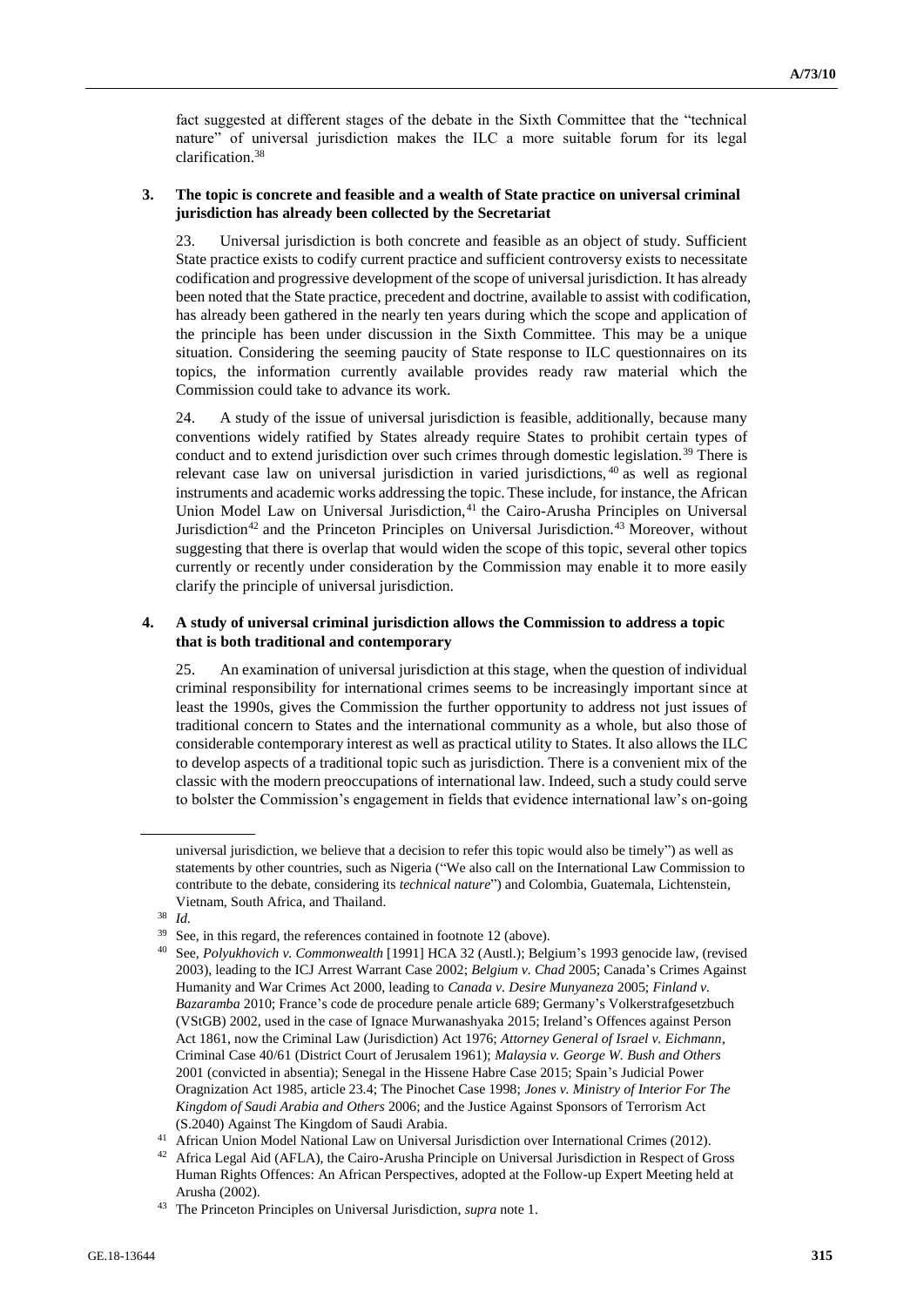concern with the advancement of human rights. The rights of victims of atrocity crimes to some form of justice is further recognized by the previous work on the draft code of crimes as well as more recent work on the draft statute for a permanent international court and topics such as Crimes against Humanity.

## **III. Potential scope of the study and guidelines or conclusion as possible outcomes**

26. Regarding possible scope of the study, and consistent with deliberations of States in the Sixth Committee which already identified many key gaps in the informal paper mentioned at paragraph 8 above, it is suggested that the Commission should not try to be comprehensive in addressing all the issues where there is a lack of clarity among States. It could rather concentrate on a more limited set of legal concerns on which it can, through its work and engagement with the Sixth Committee, provide further guidance.

27. First, it would seem important to consider identifying a basic definition of the concept of universal jurisdiction, its role and purpose, classification of the "types" of universal jurisdiction as well as the conditions or the criteria reflected in the practice of States for its application. <sup>44</sup> This could include whether the forum State can or tends to only act if the subject of the investigation is present on its territory, and distinguishing the legal basis for such assertions of jurisdiction under international law in terms of sources (i.e., treaties and custom) and whether or not the decision to prosecute is discretionary/permissive as opposed to obligatory/mandatory in nature.

28. A second aspect of the study, which could be pursued in a second or later report, would identify the scope and limits of universal jurisdiction, including potentially drawing up a non-exhaustive list of crimes subject to such jurisdiction. <sup>45</sup> It would, for instance, be useful to consider whether there is in the practice of States universal jurisdiction for war crimes, genocide and crimes against humanity. Additional issues that may arise between States, and might therefore be worth addressing, include the possible resolution of disputes over competing claims of jurisdiction which is possible in situations of concurrent jurisdiction.<sup>46</sup>

29. Finally, regarding the universality principle's relationship with and possible intersection with the work of international courts and tribunals, the scope of the project could also include identification of a set of guidelines or conclusions to prevent conflict between the exercise of universal jurisdiction by States Parties to the Rome Statute and the ICC's jurisdiction, as well as the exercise of universal jurisdiction by all States in situations of Security Council referrals to the ICC of situations involving non-party States or in situations of the creation of other international criminal tribunals. A detailed study should help to bring greater certainty to this relational aspect of the universal jurisdiction matter at the national level with the work of the international criminal tribunals that might have overlapping jurisdiction in respect of a limited set of core international crimes. This includes the complementarity principle and the duty to prosecute or extradite.

### **IV. Conclusion**

30. The Commission's past work has spoken highly of the important place of universal jurisdiction in a two-level system of prosecutions at the national and international levels in relation to the 1994 Statute for an International Criminal Court and the 1996 Draft Code of Crimes. In this regard, both the ILC and, more recently, States in the Sixth Committee as well as other institutes and writers of international law as well as publicists, all agree on the potentially useful role universal jurisdiction can play in the prosecution of serious crimes

<sup>44</sup> Informal Working Paper, *supra* note 15.

<sup>45</sup> U.N. SCOR, 64th Sess., 12 mtg. at para. 21, U.N. Doc[. A/C.6/64/SR.12](http://undocs.org/en/A/C.6/64/SR.12) (Nov. 29, 2009).

<sup>46</sup> *Id.* at para. 12. Most cooperation takes place pursuant to agreements concluded by States on a bilateral basis. See T. R. Salomon, "Mutual Legal Assistance in Criminal Matters," in *Max Planck Encyclopedia of Public International Law* (January 2013); Initiative by Belgium, *Towards a Multilateral Treaty for Mutual Legal Assistance and Extradition for Domestic Prosecution of the Most Serious International Crimes*, supported by 49 member States of the UN General Assembly as of 03/16/2016. U.N. SCOR, 64th Sess., 12 mtg. at para. 12, U.N. Doc[. A/C.6/64/SR.12](http://undocs.org/en/A/C.6/64/SR.12) (Nov. 29, 2009).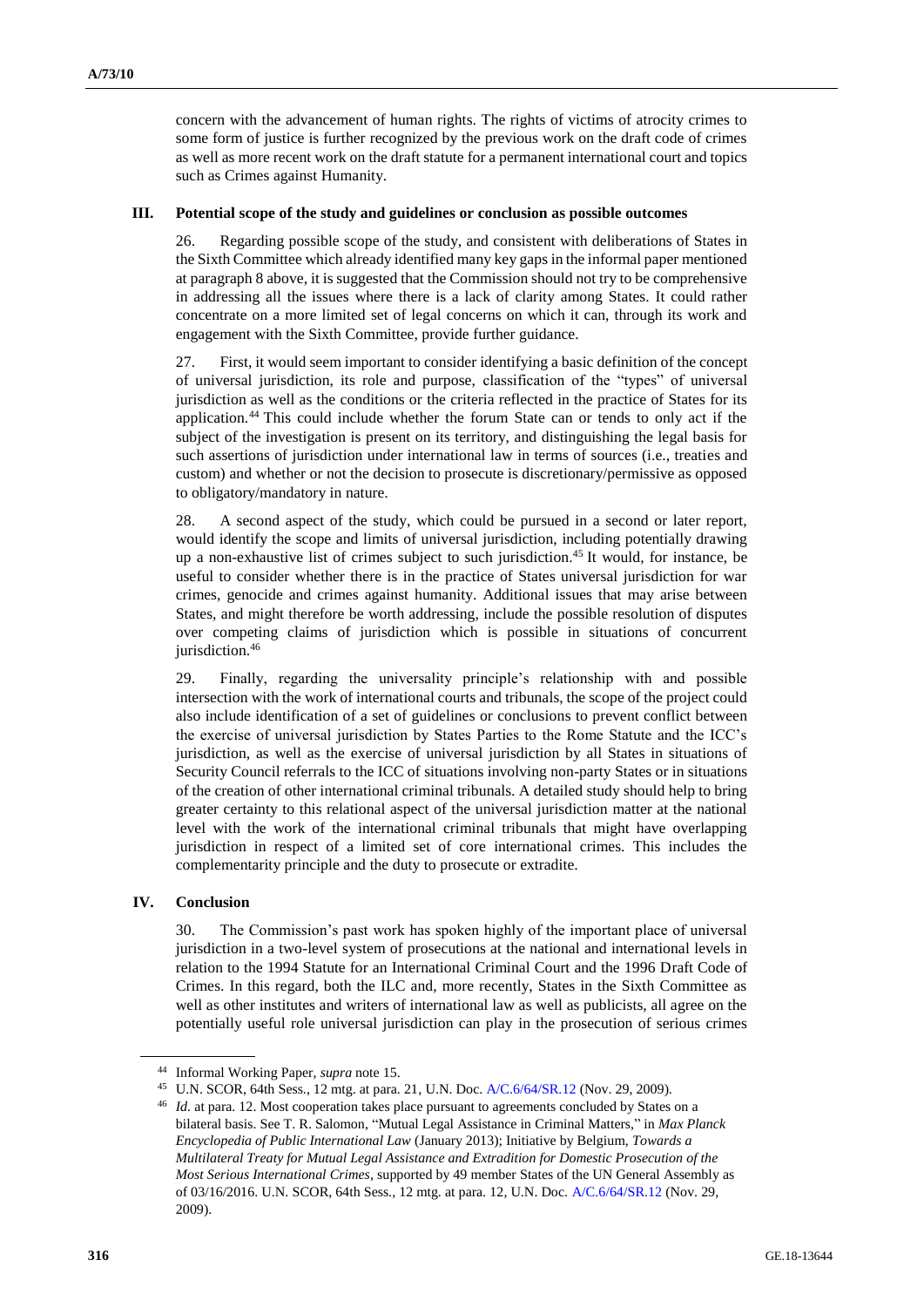condemned by international law. This enhances the prospects for more justice within the international community and will likely help States to better balance the imperatives of sovereignty and the fight against impunity.<sup>47</sup> If many States can rely on such a principle, and do so based on clearer rules of the road, such crimes can be better punished, and perhaps, even deterred.

31. Regarding the final outcomes of the project, the output could take the form of draft guidelines or draft conclusions on the scope and application of the principle of universal criminal jurisdiction. Other forms of outputs could also be considered, depending on the suggestions of States in the Sixth Committee of the General Assembly.

32. In sum, it is suggested that part of the answer to the universal jurisdiction conundrum rests in helping States locate the principles that can assist them to better balance the imperatives of sovereignty, on the one hand, and the fight against impunity, on the other. This necessarily requires illuminating the proper contours of the principle from the perspective of codification of existing international law as well as its progressive development. The conclusions and commentaries envisaged as a result of the consideration of this topic will also be useful for international organizations, courts and tribunals, as well as scholars and practitioners of international law. The Commission, considering its unique statutory mandate in that regard and drawing on its prior and on-going work on related topics of international criminal law, would make a useful contribution.

# **Selected Bibliography**

### **A. Declarations, draft articles, resolutions, conclusions and recommendations**

1943 Joint Four Nation-Declaration, Moscow Conference

1950 Principles of International Law Recognized in the Charter of the Nürnberg Tribunal and in the Judgment of the Tribunal

1954 International Law Commission Draft Code of Offences against the Peace and Security of Mankind

1967 Declaration on Territorial Asylum

1970 Basic Principles for the Protection of Civilian Populations in Armed Conflicts

1973 Principles of International Cooperation in the Detection, Arrest, Extradition and Punishment of Persons Guilty of War Crimes and Crimes Against Humanity

1974 Declaration on the Protection of Women and Children in Emergency and Armed Conflict

1990 Declaration of Minimum Humanitarian Standards (Turku Declaration)

1996 International Law Commission Draft Code of Crimes against the Peace and Security of Mankind

2000 ILA London Conference, Committee on International Human Rights Law and Practice, Final Report on the Exercise of Universal Jurisdiction in Respect of Gross Human Rights offences: Conclusions and recommendations

2001 Institute of International Law Resolution on Immunities from Jurisdiction and Execution of Heads of State and of Government in International Law

2001 Princeton Principles on Universal Jurisdiction

2002 Cairo-Arusha Principles on Universal Jurisdiction in respect of Gross Human Rights Offences: An African Perspective

2002 London Scheme for Extradition within the Commonwealth, Incorporating the Amendments Agreed at Kingstown in November

<sup>47</sup> *Id.* at 154.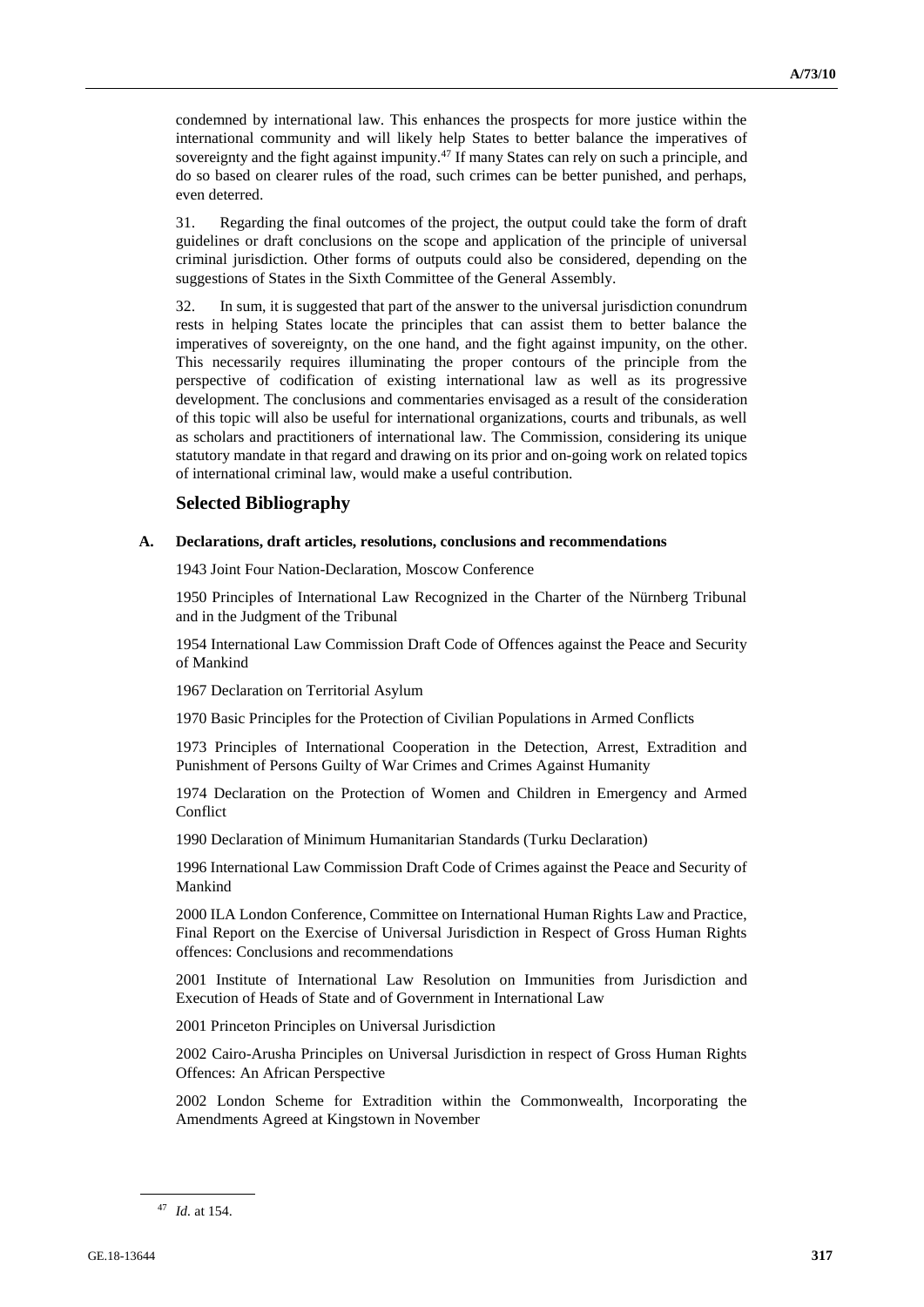2004 International Association of Penal Law resolution on Concurrent National and International Criminal Jurisdiction and the Principle 'Ne bis in idem'

2005 Basic Principles and Guidelines on the Right to a Remedy and Reparation for Victims of Gross Violations of International Human Rights Law and Serious Violations of International Humanitarian Law

2005 Institute of International Law Resolution on Universal Criminal Jurisdiction with Regard to the Crime of Genocide, Crimes Against Humanity and War Crimes

2009 Code of Conduct Concerning the Repression of Piracy and Armed Robbery Against Ships in the Western Indian Ocean and the Gulf of Aden (Djibouti Code of conduct)

2009 Institute of International Law Resolution on the Immunity from Jurisdiction of the State and of Persons Who Act on Behalf of the State in case of International Crimes

2009 International Association of Penal Law Resolution on Universal Jurisdiction

2009 Recommendations of the Report of the AU-EU Technical Ad hoc Expert Group on the Principle of Universal Jurisdiction

2009–2017, United Nations General Assembly, Resolutions [64/117; 65/33; 67/98; 68/117; 69/124; 70/119; 71/149; 72/120], The Scope and Application of the Principle of Universal Jurisdiction

#### **B. International Jurisprudence**

### **(1) International Court of Justice**

*Fisheries (U.K. v. Nor.)*, Judgment, 1951 I.C.J. Rep. 116.

*Application of the Convention on the Prevention and Punishment of the Crime of Genocide (Bosn. & Herz. v. Serb. & Montenegro)*, Order, 1993 I.C.J. Rep. 3.

*Application of the Convention on the Prevention and Punishment of the Crime of Genocide (Bosn. & Herz. v. Yugoslavia)*, Judgment, Preliminary Objections, 2006 I.C.J. Rep. 595.

*Arrest Warrant (Dem. Rep. Congo v. Belg.)*, Judgment, 2002 I.C.J. Rep. 3.

*Barcelona Traction, Light and Power Company, Limited (Belg. v. Spain)*, Order, 1962 I.C.J. Rep. 310.

*Questions Relating to the Obligation to Prosecute or Extradite (Belg. v Sen.)*, Order, 2009 I.C.J. Rep. 139.

*Barcelona Traction, Light and Power Company, Limited (Belg. v. Spain)*, Judgment, 1970 I.C.J. Rep. 3.

*Legality of the Threat or Use of Nuclear Weapons, Advisory Opinion, 1996 I.C.J. Rep. 226.*

*Military and Paramilitary Activities in and against Nicaragua (Nicar. v. U.S.)*, Merits, Judgment, 1986 I.C.J. Rep. 14.

*Questions of Interpretation and Application of the 1971 Montreal Convention arising from the Aerial Incident at Lockerbie (Libya v. U.K.)*, Judgment, 1998 I.C.J. Rep. 9.

*Reservations to the Convention on the Prevention and Punishment of the Crime of Genocide*, Advisory Opinion, 1951 I.C.J. Rep. 15.

### **(2) European Court of Human Rights**

*Al-Adsani v. United Kingdom*, App. no. 35763/97, Eur. Ct. H.R. (2001).

*Siliadin v. France*, App. no. 73316/01, 43 Eur. Ct. H.R. 16 (2005).

*Berger v. Germany*, App. No. 10731/05, Eur. Ct. H.R. (2009).

*Case of Al-Adsani v. The United Kingdom*, 34 Eur. Ct. H.R. 273 (2002).

*Soering v. United Kingdom*, App. No. 14038/88, Eur. Ct. H.R. (1989).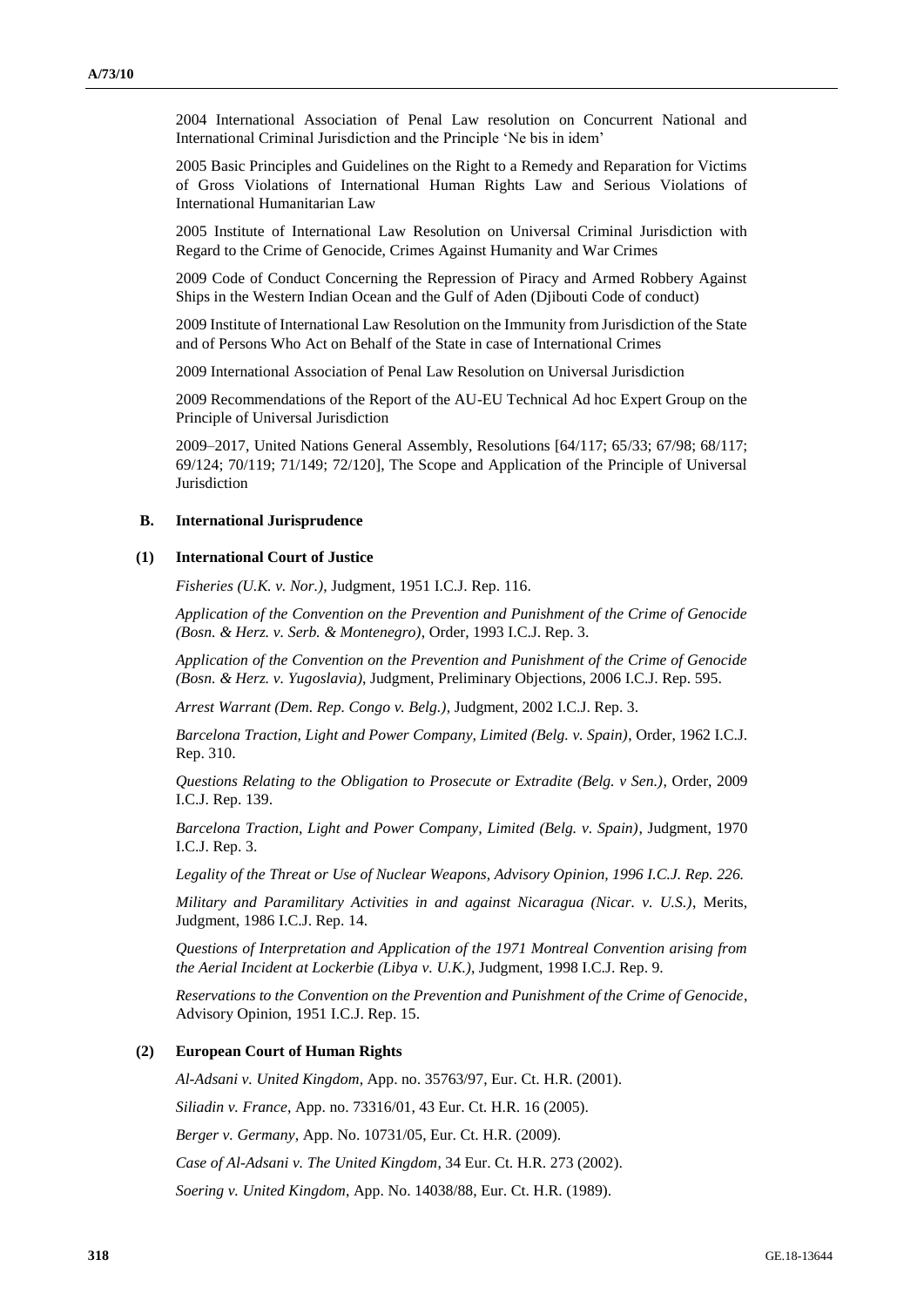*The Decision on the admissibility by Ely Ould Dah v. France*, App. No. 13113/03, Eur. Ct. H.R. (2009).

## **(3) Extraordinary Chambers in the Courts of Cambodia**

Appeals by Nuon Chea and Ieng Thirith Against the Closing Order, Doc. No. D427/2/12, Extraordinary Chambers in the Courts of Cambodia, (Feb. 15, 2011).

*Chea v. Kaing*, Case File No. 001/18-07-2007/ECCC/TC, E188 E.C.C.C. 1 (2010).

## **(4) Inter-American Court of Human Rights**

*Cantoral-Benavides v. Peru*, Merits, Judgment, Inter-Am. Ct. H.R. (ser. C) No. 69, ¶ 1 (Aug. 18, 2000).

*Maritza Urrutia v. Guatemala*, Merits, Reparation, Costs, Judgment, Inter-Am. Ct. H.R. (Nov. 27, 2003).

### **(5) International Criminal Tribunal for the Former Yugoslavia**

*Prosecutor v Delalić*, Case No. IT-96-21-A (Int'l Crim. Trib. for the Former Yugoslavia Feb. 20, 2001).

*Prosecutor v. Krstić*, Case No. IT-98-33-T (Int'l Crim. Trib. for the Former Yugoslavia Aug. 2, 2001).

*Prosecutor v. Anto Furundzija*, Case No. IT-95-17/1-T (Int'l Crim. Trib. for the Former Yugoslavia Dec. 10, 1998).

*Prosecutor v. Dusko Tadic A/K/A "Dule"*, Case No. IT-94-1 (Int'l Crim. Trib. for the Former Yugoslavia Aug. 10, 1995).

*Prosecutor v. Kunarac, Kovac and Vukovic*, Case No. IT-96-23-T & IT-96-23/1-T (Int'l Crim. Trib. for the Former Yugoslavia Feb. 22, 2001).

# **(6) International Criminal Tribunal for Rwanda**

*Prosecutor v. Jean-Paul Akayesu*, Case No. ICTR-96-4-T (Int'l Crim. Trib. for Rwanda Sept. 02, 1998).

# **(7) Special Court for Sierra Leone**

*Prosecutor v. Taylor*, Case SCSL-2003-01-I (Special Ct. for Sierra Leone May 31, 2004).

*Prosecutor v. Fofana & Kondewa*, Case SCSL-04-14-ES-836 (Special Ct. for Sierra Leone Aug. 11, 2014).

### **(8) Permanent Court of International Justice**

The S.S. Lotus (Fr. v. Turk.), Judgment, 1927 P.C.I.J. (ser. A) No. 10.

### **C. International Organizations**

African Union, Decision on the Abuse of the Principle of Universal Jurisdiction, Doc. Assembly/AU/11(XIII).

African Union Model National Law on Universal Jurisdiction over International Crimes, Doc. EX.CL/73l(XXI)c, art. 8.

Commission of Inquiry on Darfur, Report of the International Commission of Inquiry on Darfur to the United Nations Secretary-General, UN SCOR, UN Doc[. S/2005/60,](http://undocs.org/en/S/2005/60) § 614 (Jan. 25, 2005).

Human Rights Committee, "General Comment no. 20 (Article 7)," UN Doc [A/47/40,](http://undocs.org/en/A/47/40) 193 (Mar. 10, 1992).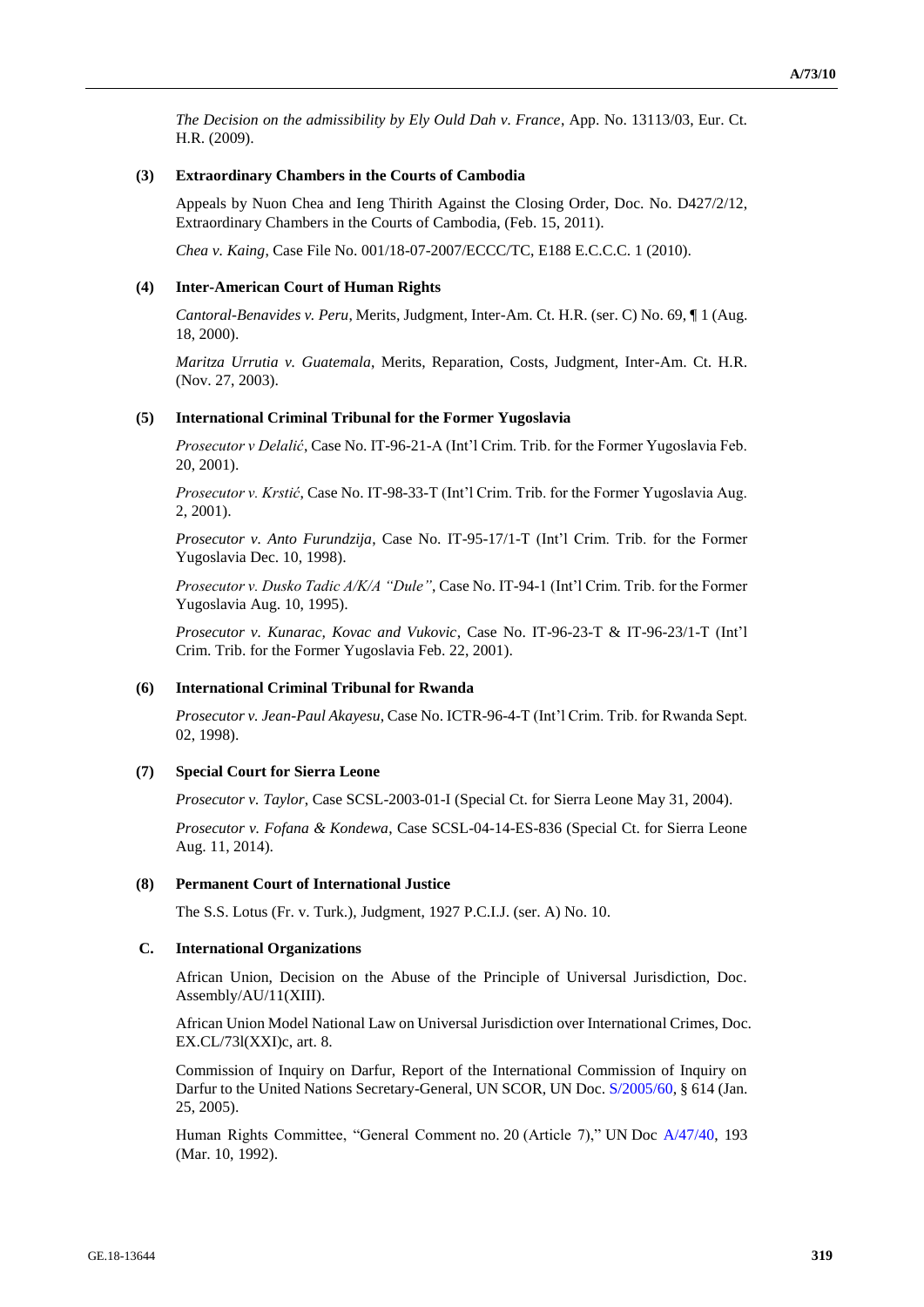Int'l Law Comm'n, *Draft Code of Crimes against the Peace and Security of Mankind with commentaries*, Rep. of the Comm'n to the General Assembly on the work of its forty-eighth session, U.N. Doc [A/CN.4/SER.A/1996/Add.l](http://undocs.org/en/A/CN.4/SER.A/1996/Add.l) (Part 2) at 17–56 (1996).

Int'l Law Comm'n, *The obligation to extradite or prosecute (aut dedere aut judicare),*  adopted U.N. Doc. [A/69/10,](http://undocs.org/en/A/69/10) ¶ 65 (2014).

International Law Association, Final Report on the Exercise of Universal Jurisdiction in Respect of Gross Human Rights Offenses, prepared by the Committee on International Human Rights Law and Practice, submitted to London Conference (2000).

Justitia Et Pace Institut De Droit International, *Resolution on Universal Civil Jurisdiction with regard to Reparation for International Crimes* http://www.andreasbucherlaw.ch/images/stories/res\_iil\_en\_universal\_civil\_jurisdiction.pdf.

Rep. of the Secretary-General prepared on the basis of comments and observations of Governments, *The scope and application of the principle of universal jurisdiction*, U.N. Doc. [A/65/181](http://undocs.org/en/A/65/181) (2010).

Rep. of the Secretary-General, *The scope and application of the principle of universal jurisdiction*, U.N. Doc. [A/66/93/Add.1](http://undocs.org/en/A/66/93/Add.1) (2011).

Rep. of the Secretary-General, *The scope and application of the principle of universal jurisdiction*, U.N. Doc. [A/67/116](http://undocs.org/en/A/67/116) (2012).

Rep. of the Secretary-General, *The scope and application of the principle of universal jurisdiction*, U.N. Doc. [A/68/113](http://undocs.org/en/A/68/113) (2013).

Rep. of the Secretary-General, *The scope and application of the principle of universal jurisdiction*, U.N. Doc. [A/69/174](http://undocs.org/en/A/69/174) (2014).

Rep. of the Secretary-General, *The scope and application of the principle of universal jurisdiction*, U.N. Doc. [A/70/125](http://undocs.org/en/A/70/125) (2015).

Rep. of the Secretary-General, *The scope and application of the principle of universal jurisdiction*, U.N. Doc. [A/71/111](http://undocs.org/en/A/71/111) (2016).

Resolutions of The Congresses Of The International Association Of Penal Law, *Eighteenth International Congress of Penal Law (Istanbul, 20–27 September 2009)*, http://www.penal.org/sites/default/files/RIDP86%201-2%202015%20EN.pdf (last visited July 16, 2017).

The AU-EU Expert Report on the Principle of Universal Jurisdiction, EU Doc. 8672/1/09 Rev. 1 (Apr. 16, 2009).

### **D. Academic Literature**

Abad Castelo, A., "The End of Universal Jurisdiction in Spain?", 18 *SYbIL* 223–230 (2013– 2014).

Abass A., "The International Criminal Court and Universal Jurisdiction," 6 *International Criminal Law Review* (2006).

Addis A., "Imagining the International Community: The Constitutive Dimension of Universal Jurisdiction," 31 *Human Rights Quarterly* 129, (2009).

Aghenitei M. and Boboc L., "Universal Jurisdiction and Concurrent Criminal Jurisdiction," Vol. I (1) *Union of Jurists of Romania Law Review*, (Jan./Mar. 2011).

Ambos K., *Treatise on International Criminal Law, Volume I: Foundations and General Part* (Oxford University Press, 2013).

Ambos K., *Treatise on International Criminal Law, Volume II: The Crimes and Sentencing*  (Oxford University Press, 2014).

Ankumah E. A., *The Cairo-Arusha Principles on Universal Jurisdiction in Respect of Gross Human Rights Offenses: An African Perspective*, 98 *Proceedings of the Annual Meeting (American Society of International Law) 238 (*Mar. 31–Apr. 3, 2004).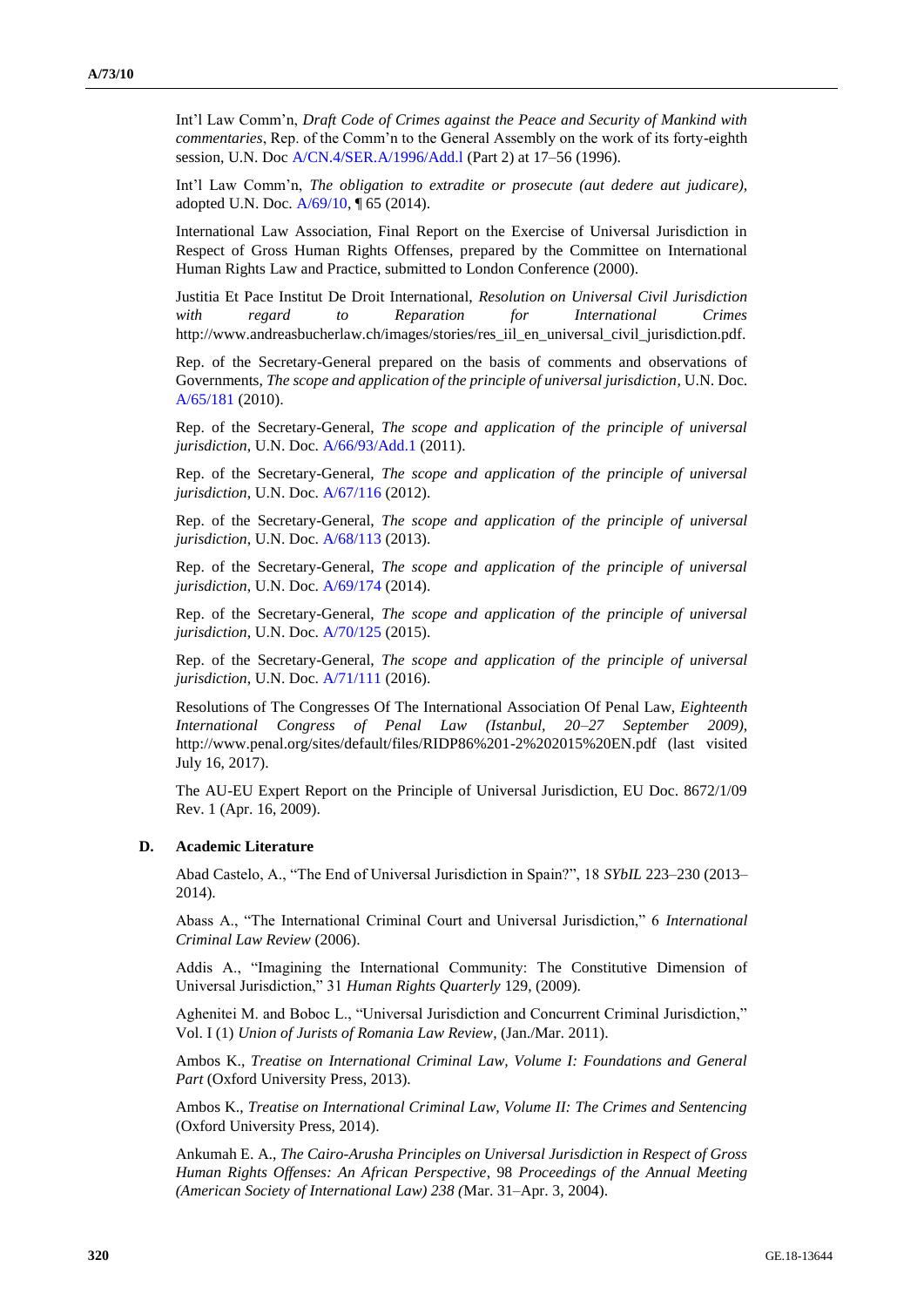Armand L. C. De Mestral, Extraterritorial Application of Export Control Legislation: Canada and the U. S. A. (Canadian Council on International Law Research Study), 19 (1st Ed. 1990).

Arp B., "Universal Jurisdiction to Enforce," *The American Journal of International Law,* Vol 110 (2016).

Ascensio H., "Are Spanish Courts Backing Down on Universality? The Supreme Tribunal's Decision in Guatemalan Generals," 1 *Journal of International Criminal Justice* (2003).

Bailleux, A., "L'histoire De La Loi Belge De Compétence Universelle. Une Valse à Trois Temps: Ouverture, Étroitesse, Modestie," 59(1) *Droit Et Société* 107, (2005).

Bassiouni M. C., "Universal Jurisdiction for International Crimes: Historical Perspectives and Contemporary Practice", 42 *Va. J. Int'l L*. 81 (2011).

Bassiouni M.C. and Wise E, *Aut Dedere Aut Judicare: The Duty to Extradite or Prosecute in International Law*, (M Nijhoff, 1995).

Bassiouni M.C., "Post-Conflict Justice" (Transnational Publishers, New York, 2002)

Bekou O. and Cryer R. "The International Criminal Court and Universal Jurisdiction: A Close Encounter?", *ICLQ* Vol 56, 49- 68, (Jan. 2007).

Ben-Ari R., "Universal Jurisdiction: Chronicle of a Death Foretold?", *Denver Journal of International Law and Policy*, Vol 43:2, (2014–2015).

Benavides L., "The Universal Jurisdiction Principle: Nature and Scope," 1 *Anuario Mexicano de Derecho Internacional, L. Rev.* 22 (2001).

Blakesley C.L., 'Extraterritorial Jurisdiction,' in M. Cherif Bassiouni (ed.), International Criminal Law, vol. 2, *Transnational Publishers Inc.*, 36, (1999).

Bollo Arocena, M.D., "The Reform of the Universal Jurisdiction in Spain," 18 *SYbIL* 239– 247 (2013–2014).

Bottini G, "Universal Jurisdiction after the Creation of the International Criminal Court," 36 *International Law and Politics*, (2004).

Brandes R., "Who's Afraid of Universal Jurisdiction? The Fujimori Case," *SW Journal of International Law*, Vol 123, (2008–2009).

Broomhall B., "Towards the Development of an Effective System of Universal Jurisdiction for Crimes under International Law," 35 *New England Law Review*, 399, (2001).

Caflisch, L., "Immunité De Juridiction Et Respect Des Droits De L'homme," in *International Legal System in Quest of Equity and Universality: Liber Amicorum Georges Abi Saab,* (2001).

Cassese A., "Is the Bell Tolling for Universality? A Plea for a Sensible Notion of Universal Jurisdiction," 1 J. Int'l Crim. Just. 589 (2003).

Cassesse A., Cassese's International Criminal Law, (A. Cassese *et al.* eds., OUP Oxford, 3d ed. 2008).

Chinchón Alvarez, J., "The Reform(s) of Universal Jurisdiction in Spain: For Whom the Bells Tolls?", 18 *SYbIL* 231–237 (2013–2014).

Coppens, P., "Du Droit De Punir: Humanite? A Propos De La Competence Universelle," 35(3) *Revue Generale De Droit* 403, (2005).

Corredor Carvajal, I., "Analyse De La Compétence Juridictionnelle à Partir De La Première Décision De La Cour Africaine Des Droits De l'Homme Et Des Peuples: l'Affaire Hissène Habré," 5 *ACDI: Anuario Colombiano De Derecho Internacional* 59, (2012).

Cosnard, M., "Chapitre XVI. La Compétence Universelle En Matière Pénale," in *The Fundamental Rules of the International Legal Order: Jus Cogens and Obligations Erga Omnes*, (2006).

Cot, J., "Eloge De L'indécision : La Cour Et La compétence Universelle," 35(1/2) *Revue Belge De Droit International* 546, (2002).

Cottim, A., *Terrorismo No Mar De Um Mundo Globalizado*, (2008).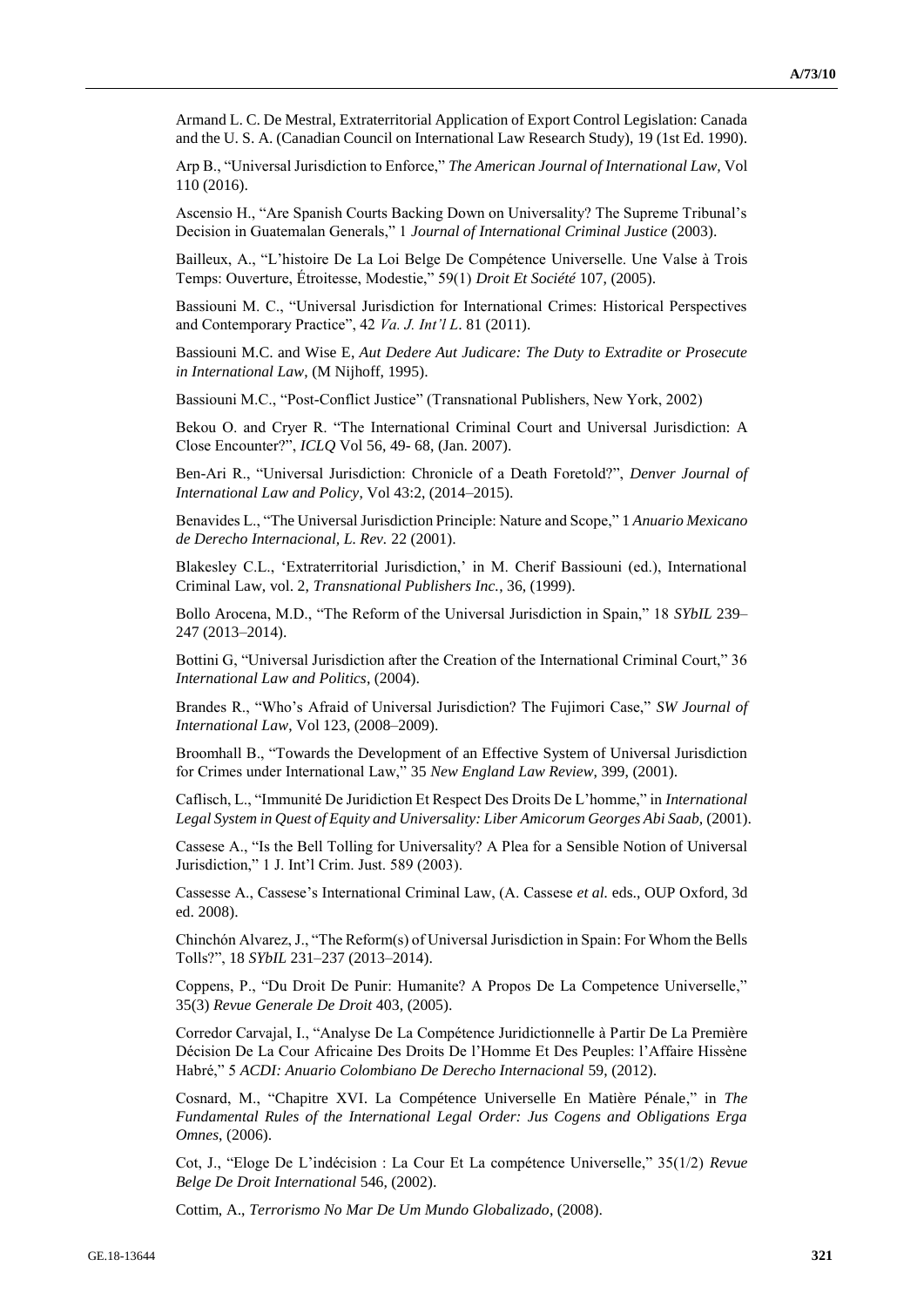Cryer R, *An Introduction To International Criminal Law And Procedure* (Cambridge University Press 2014).

Dube A., "The AU Model Law on Universal Jurisdiction: An African Response to Western Prosecutions Based on the Universality Principle," *Potchefstroom Electronic Law Journal*  (18)3, 457, (2015).

Dumas, H., "Rwanda: Comment Juger Un Génocide?", 4 *Politique Étrangère* 39, (2015).

Duţu, M., "Vespasian V. Pella - Românul Științei Juridice Universale," 5 *Pandectele Romane* 231, (2017).

Elst R.V, "Implementing Universal Jurisdiction over Grave Breaches of the Geneva Convention," 13 *Leiden Journal of International Law* 815, (2000).

Escobar Hernández, C., "Universal Jurisdiction in Spain: Substantial Change of Model or Implied Repeal?", 18 *SYbIL* 255–265 (2013–2014).

Garcia Arán, M., López Garrido, D., *Crimen Internacional y Jurisdicción Universal. El caso Pinochet*, (Tirant lo Blanch, Valencia, 2000).

Hall C, "Universal Jurisdiction: Developing and Implementing an Effective Global Strategy," in Kaleck W. et al. (eds.), *International Prosecution of Human Rights Crimes* (2007).

Hans M., "Providing for Uniformity in the Exercise of Universal Jurisdiction: Can Either the Princeton Principles on Universal Jurisdiction or an International Criminal Court Accomplish This Goal?", 15 *Transnat'l Law* (2002), 357.

Hesenov R., "Universal Jurisdiction for International Crimes- A Case Study," *European Journal of Criminal Policy*, Vol 19 (2013).

Hitimana, C., "Les Rapports Entre Le Droit Pénal National Et Le Droit Pénal International Dans La Prévention Et La Répression Des Infractions Internationales," (Université D'Ottawa /University of Ottawa, 2004).

Hoover D.V., "Universal Jurisdiction not so Universal: Time to Delegate to the International Criminal Court," (2011) *Cornell Law School Inter-University Graduate Student Conference Papers*. Paper 52, http://scholarship.law.cornell.edu/lps\_clacp/52.

Implementing the principle of universal jurisdiction in France, https://www.fidh.org/IMG/pdf/universal\_juris.pdf (last visited Jul. 16, 2017).

Inazumi M., *Universal Jurisdiction in Modern International Law: Expansion of National Jurisdiction for Prosecuting Serious Crimes under International Law*, School of Human Rights Research.

Jalloh C.C., "Universal Jurisdiction, Universal Prescription? A Preliminary Assessment of the African Union Perspective on Universal Jurisdiction," *University of Pittsburgh, Legal Studies Research Paper Series*, Working Paper No. 2009-38, (Mar. 2010).

Kaleck W., "From Pinochet to Rumsfeld: Universal Jurisdiction in Europe 1998–2008," 30 *Michigan Journal of International Law* 927, (2009).

Kamminga M.T., "Lessons Learned from the Exercise of Universal Jurisdiction in Respect of Gross Human Rights Offences," 23 *Human Rights Quarterly* 940, (2001).

Kissinger H., "The Pitfalls of Universal Jurisdiction: Risking Judicial Tyranny," 80 *Foreign Affairs* 86, (July–Aug. 2001).

Konstantopoulou, Z., "Universal Jurisdiction," 3 *Revue Internationale De Droit Pénal* 487, (2010).

Kontorovich E., "The Inefficiency of Universal Jurisdiction," *University of St. Gallen Law School, Law and Economics Research Paper Series*, Working Paper No. 2007-13, (July 2007).

Lafontaine, F., and Bousquet, F., "Défendre Un Accusé Pendant Un Procès Pour Génocide, Crimes Contre L'humanité Et Crimes De Guerre Au Canada: Mission Impossible?", 22(2) *Canadian Criminal Law Review* 159, (2017).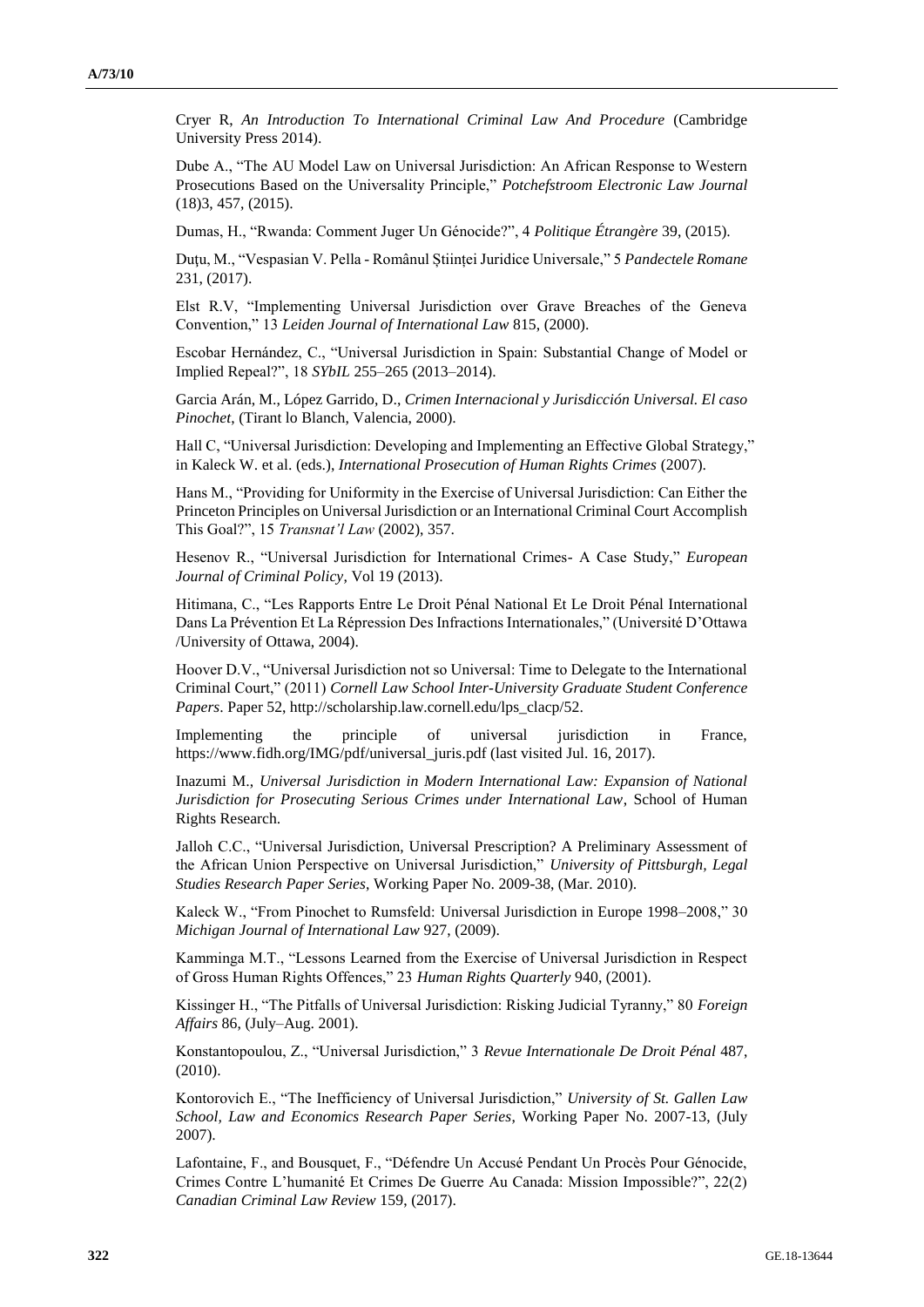Lagerwall, A., "Que Reste-t-Il De La Compétence Universelle Au Regard De Certaines Évolutions Législatives Récentes?", 55(1) *Annuaire Français De Droit International* 743, (2009).

Langer M., "The Diplomacy of Universal Jurisdiction: The Political Branches and the Transnational Prosecution of International Crimes," 4–6. https://www.researchgate.net/publication/228162248.

Liu, J., "Issues of Universal Jurisdiction in Comtemporary International Relations." 6(286) *Shèhui Kexué Journal of Social Sciences* 34, (2004).

Lundborg, I., "Att Ställa Den Skyddsbehövande Inför Rätta: Om De Rättsliga Förutsättningarna För Att Förhindra Skyddslöshet Vid Tillämpningen Av Flyktingkonventionens Uteslutandeklausuler Och Samtidigt Motverka Straffrihet För De Grova Folkrättsbrott Som Faller under Klausulernas Artikel 1F(a)," (2010).

Macedo S., *The Princeton Principles on Universal Jurisdiction*, https://lapa.princeton.edu/hosteddocs/unive\_jur.pdf (last visited July 16, 2017).

Márquez Carrasco, C. y Martín Martínez, M. "El Principio de Jurisdicción Universal en el Ordenamiento Jurídico Español: Pasado, Presente y Futuro," XI *Anuario Mexicano de Derecho Internacional*, 251–303, 2011 .

May L., "Crimes against Humanity: A Normative Account" (Cambridge University Press, 2000).

Morgan A. L., "U.S. Officials' Vulnerability to "Global Justice": Will Universal Jurisdiction over War Crimes Make Traveling for Pleasure Less Pleasurable?", 57 *Hastings L.J.* 423, 425 (2005).

Morris M.H., "Universal Jurisdiction in a Divided World: Conference Remarks," 35 *New Eng. Rev.* 337, (2001).

Morris-Sharma N.Y., "The ILC's Draft Articles before the 69<sup>th</sup> Session of the UNGA: A Reawakening?", *Asian Journal of International Law*, 2, (2015).

Odila Conceição Silva Donda, E., "O Princípio Da Jursidição Universal Dos Direitos Humanos e o Alcance Da Paz e Segurança Internacional," 29 *Derecho y Cambio Social*, (2012).

O'Keefe R., "Universal Jurisdiction: Clarifying the Basic Concept," *Journal of International Criminal Justice,* 2(3) 735, (2004).

O'Keefe R., "The Grave Breaches Regime and Universal Jurisdiction*," Journal of International Criminal Justic*e 7 811, (2009).

Ondo, T., "La compétence Universelle En Afrique: Essai D'analyse," 88(1) *Revue De Droit International Et De Droit comparé* 53, (2011).

O'Sullivan A. *Universal Jurisdiction in International Criminal Law: The Debate and the Battle for Hegemony* (Routledge 2017).

Orentlicher, D. F., "Whose Justice? Reconciling Universal Jurisdiction with Democratic Principles," 92 *Georgetown Law Journal* 1057, (2004).

Orihuela Calatayud, E., "La Jurisdicción Universal en España," *Real Academia de Legislación y Jurisprudencia de Murcia* (2016).

Pasculli M., "Universal Jurisdiction between Unity and Fragmentation of International Criminal Law," Issue 1 *Rivista di Criminologia*, (Apr. 2011).

Perez Cepeda, A.I., *El Principio de Jurisdicción Universal: Fundamentos y Limites* (Tirant lo Blanch, Valencia, 2012).

Pérez González, C., "Some Comments on Article 24 (4) (M) of Spain's Organic Law of the Judiciary: Universal Jurisdiction Over Trafficking in Human Beings Offences?", 18 *SYbIL* 249–254 (2013–2014).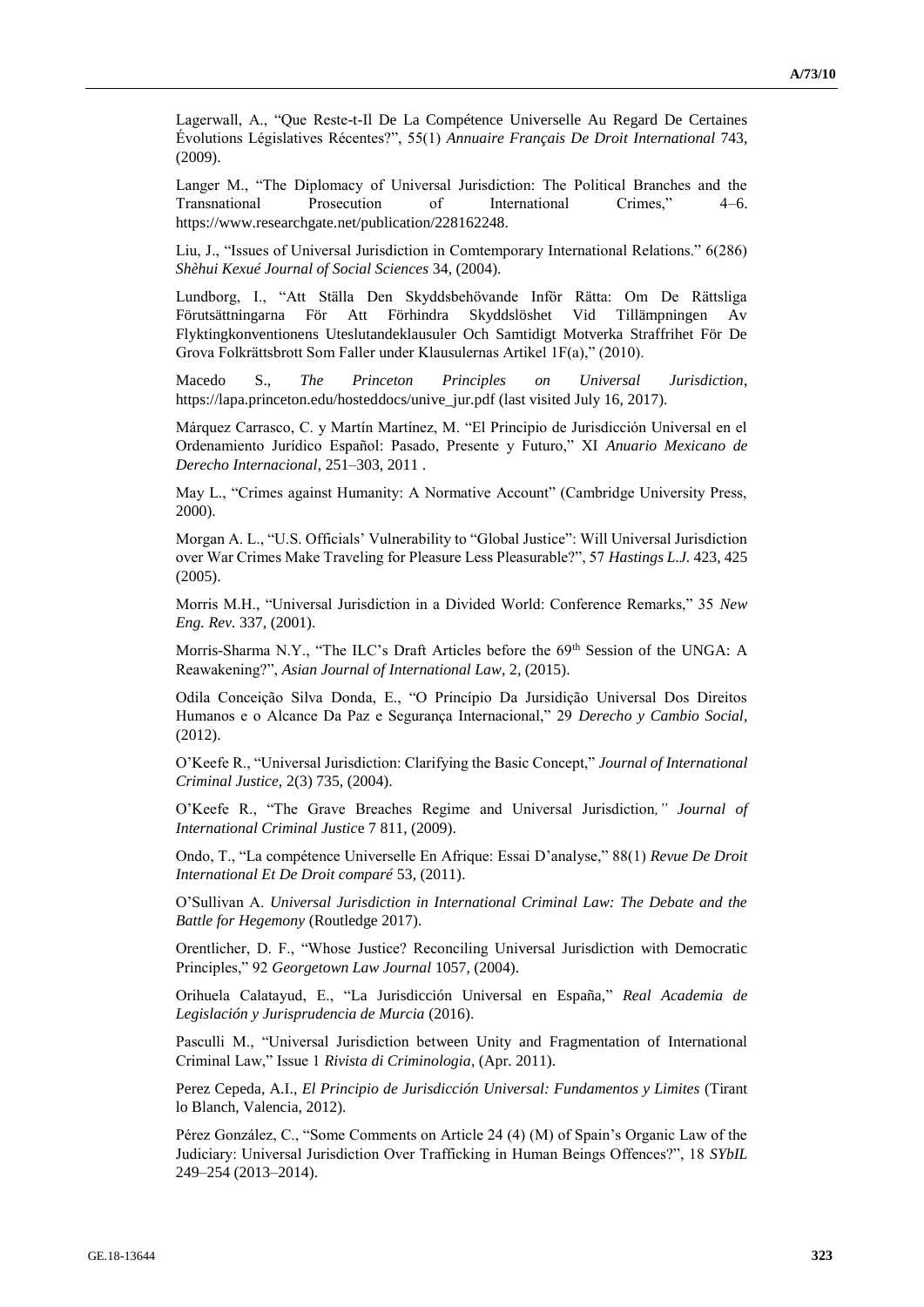Peyró Llopis, A., "Le Sahara Occidental Face à La compétence Universelle En Espagne," 43 (1) *Revue Belge De Droit International* 61, (2010).

Pigrau Solé, A., *La Jurisdicción Universal y su Aplicación en España. La Persecución del Genocidio, los Crímenes de Guerra y los Crímenes Contra La Humanidad por los Tribunales Nacionales* (Barcelona, 2009).

Princeton University Program in Law and Public Affairs, The Princeton Principles on Universal Jurisdiction (2001), available at http://www.princeton.edu/~lapa/unive\_jur.pdf.

Randall K. C., *Universal Jurisdiction Under International Law*, 66 Tex. L. Rev. 785, 794– 95 (1988).

Reydams L., *Universal Jurisdiction: International and Municipal Legal Perspectives*, (Oxford University Press, 2003).

Rezai Shaghaji, D., "L'exercice De La Compétence Universelle Absolue à L'encontre Des Crimes Graves De Droit International, Afin De Protéger Les Intérêts Généraux De La Communauté Internationale Dans Son Ensemble," 93(1) *Revue De Droit International Et De Droit comparé* 30, (2016).

Ríos Rodríguez, J., "La Restriction De La compétence Universelle Des Juridictions Nationales: Les Exemples Belge Et Espagnol," 114(3) *Revue générale De Droit International Public* 563, (2010).

Roht-Arriaza N., *Guatemala Genocide Case*, 100 Am. J. Int'l L. 207 (2006).

Ryngaert C, "The International Criminal Court and Universal Jurisdiction: A Fraught Relationship?", New Criminal Law Review, Vol. 12, Number 4.

Ryngaert C., "Applying the Rome Statute's Complementarity Principle: Drawing Lessons from the Prosecution of Core Crimes by States Acting Under the Universality Principle," *Criminal Law Forum* 19 153, (2008).

Ryngaert C., *Jurisdiction in International Law* (Oxford University Press 2015).

Ryngaert C., *Universal Jurisdiction over Violations of International Humanitarian Law in Germany* (2008).

Safarov, N. A., "Presledovanie Mezhdunarodnykh Prestuplenii: Universal'naia Iurisdiktsiia Protiv Diplomaticheskogo Immuniteta," 9 *Gosudarstvo i Pravo* 81, (2011).

Safarov, N. A., "Universal'naia Iurisdiktsiia v Mekhanizme Presledovaniia Mezhdunarodnykh Prestuplenii," 4(60) *Moskovskii Zhurnal Mezhdunarodnogo Prava* 190, (2005).

Sánchez Legido, A., *Jurisdicción Universal Penal y Derecho Internacional* (Tirant lo Blanch, Valencia, 2003).

Sánchez Legido, A.: "El Fin del Modelo Español de Jurisdicción Universal," 27 *Revista Electrónica de Estudios Internacionales* (2014).

Savadogo, R.O., *et al.*, "Les Chambres Africaines Extraordinaires Au Sein Des Tribunaux Sénégalais," 45(1) *Études Internationales*, 105, (2014).

Schabas W. A., "The International Criminal Court" (Oxford University Press, 2010).

Schabas W. A., "The UN International Criminal Tribunals: The Former Yugoslavia, Rwanda and Sierra Leone" (Cambridge University Press, 2006).

Scharf M.P., "Application of Treaty-Based Universal Jurisdiction to Nationals of Non-Party States," 35 *New Eng. L. Rev.* 363, (2001).

Schiff B., *Building the International Criminal Court* (Cambridge University Press 2008).

Sharpe D. N., *Prosecutions, Development, and Justice: The Trial of Hissein Habre*, 16 Harv. Hum. Rts. J. 147 (2003).

Simbeye Y., *Immunity and International Criminal Law* (Ashgate 2004).